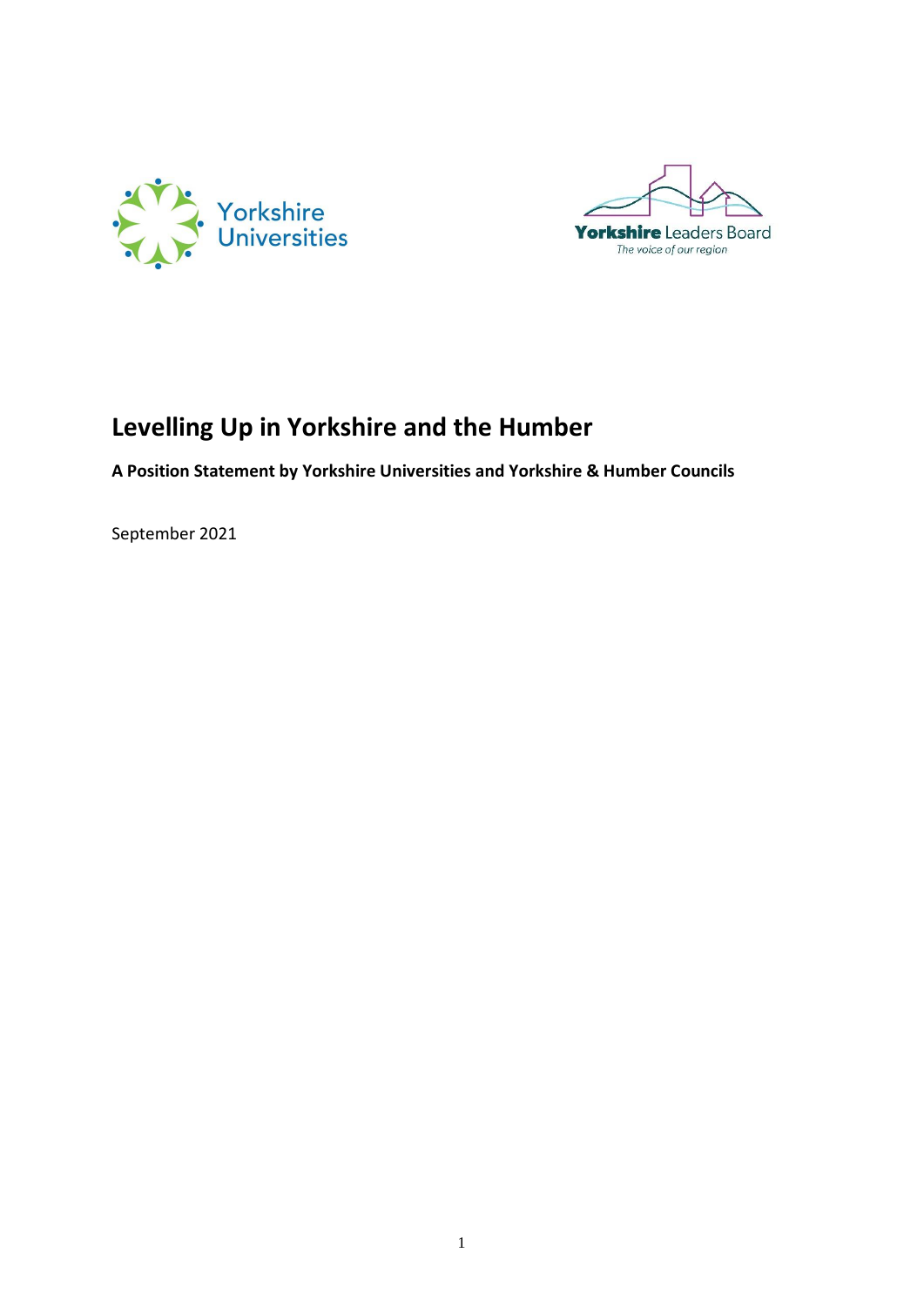# **Contents**

| 3. Local government and higher education: strategic partners in Yorkshire and the |  |
|-----------------------------------------------------------------------------------|--|
|                                                                                   |  |
|                                                                                   |  |
|                                                                                   |  |
|                                                                                   |  |
|                                                                                   |  |
|                                                                                   |  |
|                                                                                   |  |
|                                                                                   |  |
|                                                                                   |  |
|                                                                                   |  |
|                                                                                   |  |
|                                                                                   |  |
|                                                                                   |  |
|                                                                                   |  |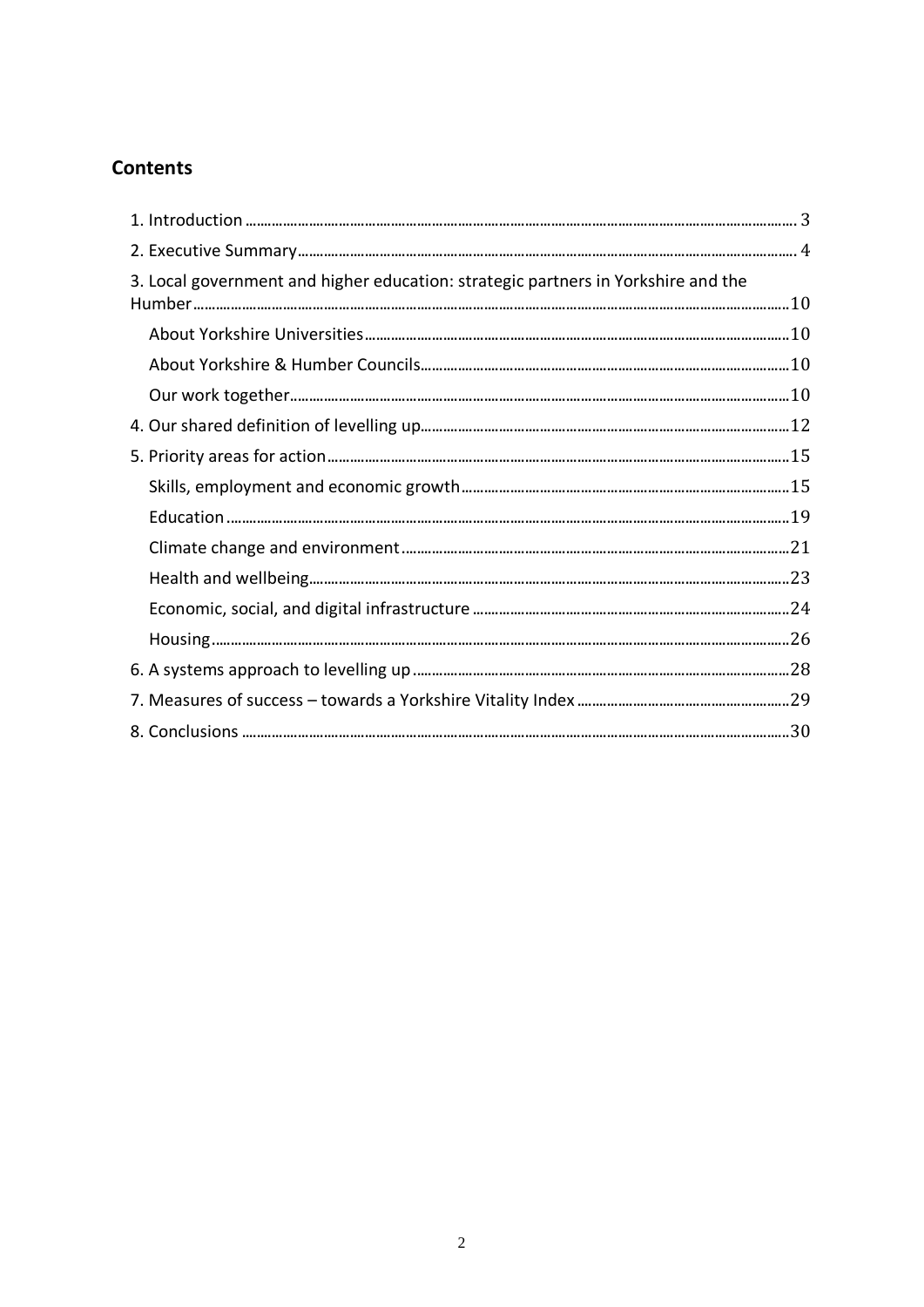### <span id="page-2-0"></span>**1. Introduction**

Yorkshire (and the Humber) has a rich and illustrious history. Vibrant and dynamic communities are found in our cities, towns and rural and coastal settlements. Yorkshire is also an iconic brand in its own right; recognisable nationally and internationally, and a vital ingredient of 'Global Britain'.

With a population of over 5.5 million, an economy worth £110 billion, and featuring key sectors, such as Advanced Manufacturing; Energy/Low Carbon; Food and Drink/Agri-Food; Health and Care; and Digital/Creative Industries, Yorkshire and the Humber has distinct assets and institutions that collectively provide a critical mass of diverse geographies, talent, research and innovation, infrastructure and industrial capacity. During COVID-19, universities and local authorities, as well as business and local communities, have demonstrated their value to the region. Widening and deepening these contributions, as the UK charts a new course following its departure from the European Union, will help Yorkshire and the Humber to 'build back better'.

The government is committed to levelling up growth and opportunity, and to ensure that no region is left behind. This report is timed to coincide with the launch of a new strategic partnership between Yorkshire Universities and Yorkshire & Humber Councils. The statement outlines a framework for higher education and local government to work collaboratively, and with partners in the region, and national government, to utilise the breadth and depth of the potential that exists in Yorkshire and the Humber.

Yorkshire and the Humber enjoys distinct strengths and advantages. But the region also faces systemic challenges. Targeted, long-term investment is needed to make tangible improvements in productivity, education and skills, employment participation and population health. In this statement we outline a series of key policy areas for action that will help Yorkshire and the Humber to become a **more prosperous, greener, healthier and inclusive region**. A new approach, underpinned by strong partnerships between central, local and devolved government, and between institutions, communities and citizens, is critical to enable more people and more places in Yorkshire and the Humber to fulfil their goals and aspirations; a key objective of the government's levelling up programme.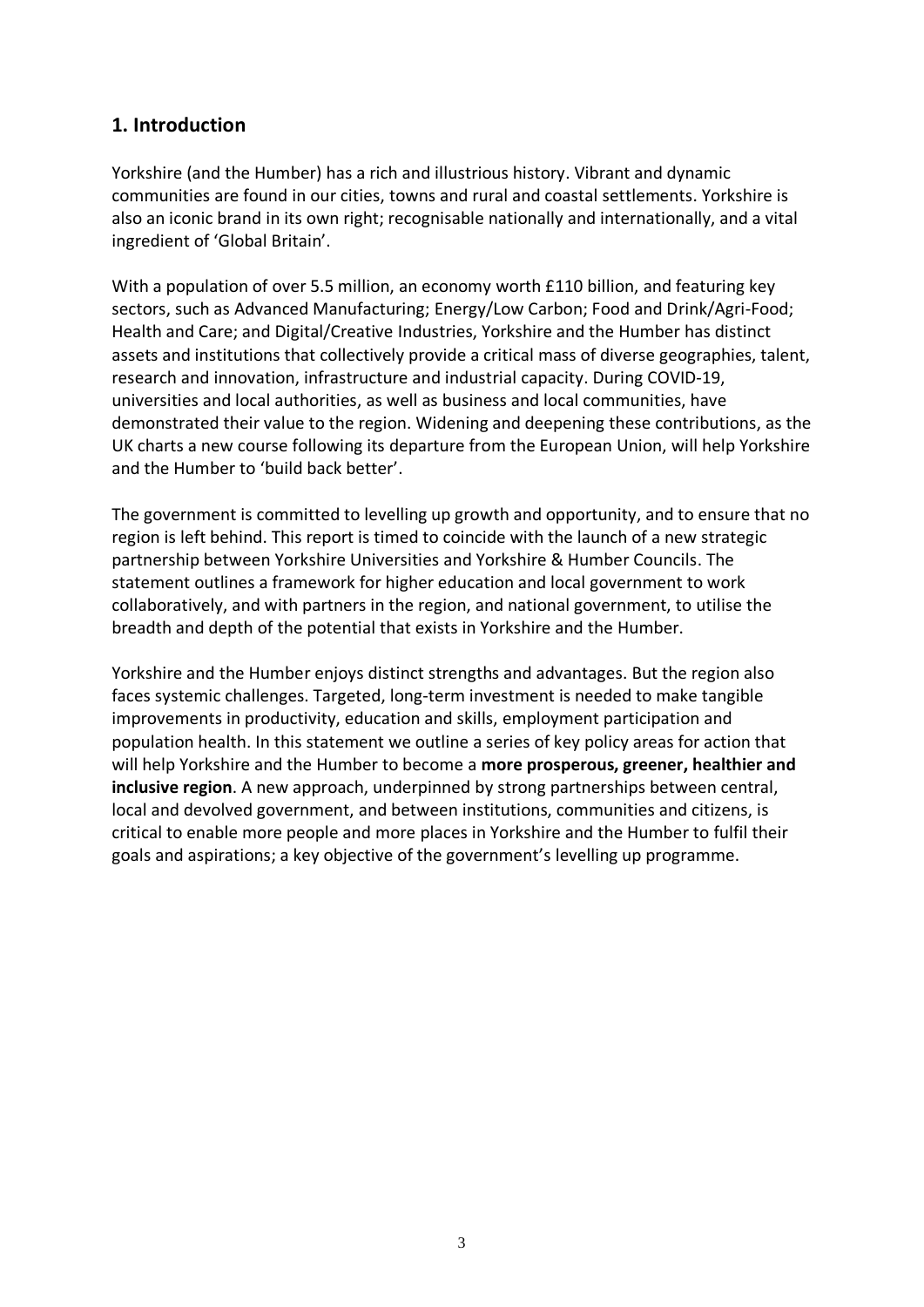## <span id="page-3-0"></span>**2. Executive Summary**

This report, by Yorkshire Universities and Yorkshire & Humber Councils, has been prepared following a comprehensive review of the research, evidence and proposals relating to the government's plan to level up. In our deliberations we have examined what levelling up means in practice to Yorkshire and the Humber, and how higher education institutions and local government in our region can support this programme.

We embrace a definition of levelling up that is based on **tackling long-standing local and regional inequalities and in particular addressing the challenges faced by 'left behind' places**. Other interpretations of levelling up have begun to emerge, and we look forward to reading the government's formal plans in the forthcoming White Paper. This report illustrates the contributions that our members make as anchor institutions, and it provides a framework for implementing a series of actions in key policy areas, which we believe will help to create a **more prosperous, greener, healthier and inclusive region**. Our ideas are designed to complement the valuable work of university-local authority civic partnerships, and the strategic relationships forged between higher education and sub/city-regional bodies. The proposals in this report reflect the unique nature of Yorkshire and the Humber; a shared commitment to collaboration at the regional level, and to instigating real change.

### **Building social and civic capital**

Levelling up is not simply an economic objective. It also means empowering people and local communities to participate in decision making, and to instill a renewed sense of belonging and pride. Local government and higher education are actively engaged in various projects and programmes in Yorkshire and the Humber that work with local communities to enhance citizen involvement in renewing social and civic capital. We would encourage the government to put its weight behind these models. In addition, our devolved institutions – currently in South Yorkshire and West Yorkshire – have agreed long-term deals with government to deliver specific interventions and actions to drive growth and prosperity based on new strategies, plans and firm investment plans. These arrangements provide the space for new types of innovation and have a central role in the levelling up programme.

### **Investing to level up**

Investment is the glue that binds the different strands of the levelling up programme together. We believe there are specific interventions that government (and its agencies) could take to support both increased and more effective funding and financing.

- Avoid pitting local places against each other by inviting local areas to bid to multiple national funding pots. Such mechanisms place extra administrative burdens on local areas. Greater regional and local design, ownership, integration and strategic fit between various funding mechanisms, would mitigate transactional costs, free up delivery capacity at local level and enable a coordinated approach to boost regional economies and support local communities.
- Revisit the investment criteria for the assessment of value for money in relation to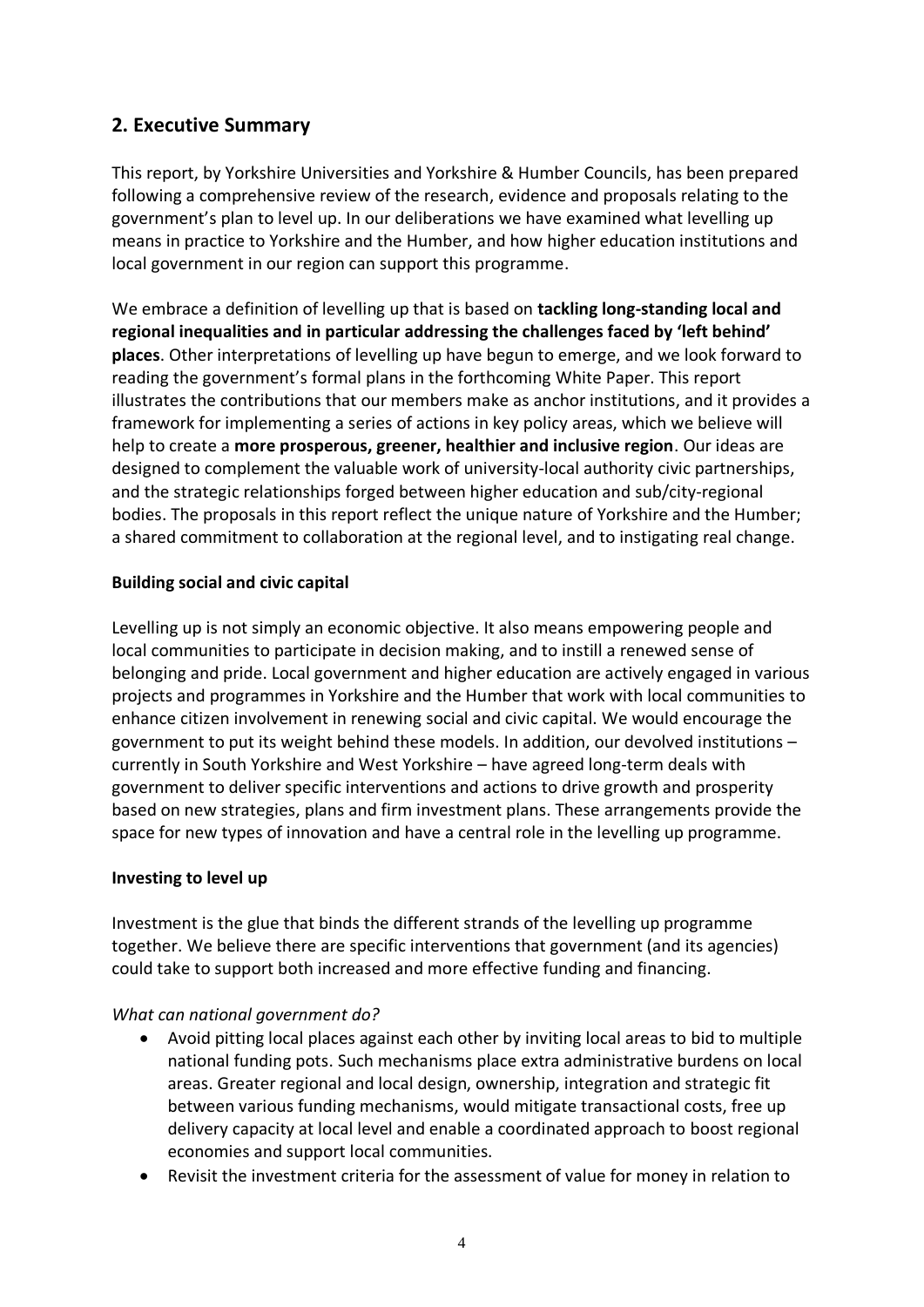economic development projects to achieve genuine levelling up. For example, an income based on residency metric does not reflect the capacity and infrastructure challenges of those areas that rely heavily on tourism.

• A review of local funding would help to ensure that business rates and council tax are structured to better enable fairer redistribution and localise benefits.

#### **Skills, employment and economic growth**

#### *What are the opportunities and challenges facing Yorkshire and the Humber?*

- Increasing the quantity and the quality of employment.
- Strengthening access to services and infrastructure to improve productivity, inclusion and prosperity.
- To build on existing sectoral and innovation strengths.
- To create new skills and training opportunities.
- Expand and diversify talent to attract and retain new investment and jobs.
- Retain more of our talent by driving up employer demand for graduate level skills jobs.
- To build places where people want to live and work, and have a sense of community and belonging.

### *What can local agencies and higher education in the region do?*

- Strengthen their work with regional business organisations, sub-regional and sector bodies, to encourage business growth and inward investment.
- Widen and deepen local government/higher education cooperation to reach those individuals who have not previously engaged with a university.
- Develop an integrated whole life skills framework encompassing an immediate recovery skills and retraining programme for those displaced during the pandemic.
- Establish training in longer-term skills required for supporting residents in a 'digital by default' economy.
- Continue to develop and monitor the implementation of a new Fair Work Charter for the region, and other similar initiatives, such as the York Good Business Charter.
- Ensure that organisational strategies and business plans focus on economic growth and make the most effective use of the Levelling Up Fund and other funding.
- Encourage new collaborations between universities, research and innovation institutions and local agencies to harness complementary strengths in the region to generate new products, processes and to attract investment and jobs.
- Share evidence from new workforce planning observatories in the health and care sector to identify lessons for other parts of the labour market in the region.

- Provide more clarity and certainty around the Shared Prosperity Fund, and a commitment for no reduction from ERDF/ESF levels. Places want to work with government to co-design the new system.
- Commit to new central government functions and jobs being located in Yorkshire and the Humber.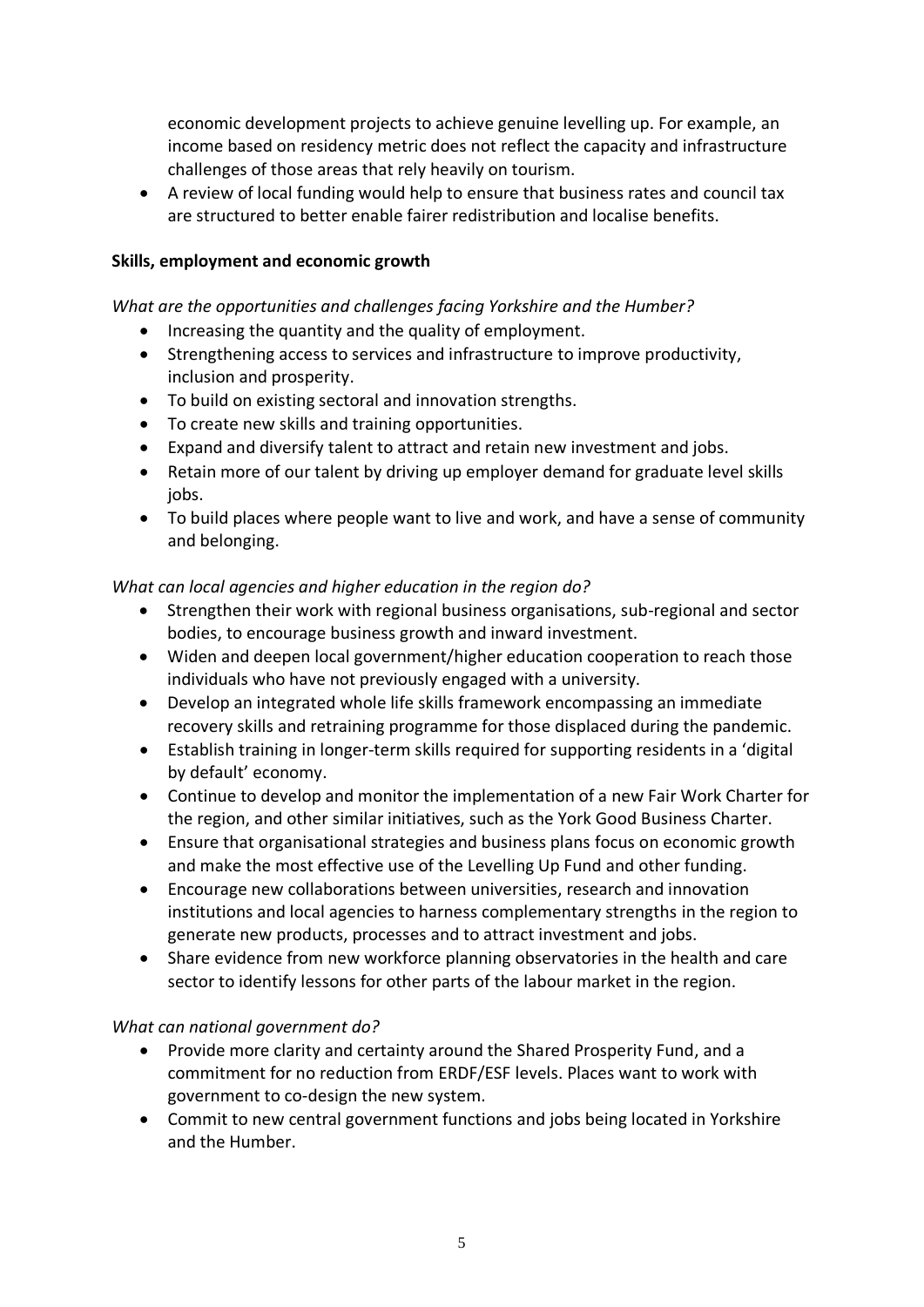- Continue the furlough scheme for individuals who need retraining, and roll out increased support for lifelong learning.
- Provide more support to achieve increased access and participation rates in higher education, to offset the reductions in funding for the Uni Connect programme.
- Direct more public R&D investment towards Yorkshire and Humber, and consider the case for new innovation deals in the region.
- Locate the Advanced Research and Invention Agency (ARIA) headquarters in the north of England.
- Expand the use of University Enterprise Zones with a third round of support, and ensure that UKRI funding will support innovation activity within the region's designated Freeports.

### **Education**

### *What are the opportunities and challenges facing Yorkshire and the Humber?*

- To improve educational performance to drive up aspiration and opportunity.
- Too many people have low basic skills and too few have high-level vocational skills.
- Address the educational divide between London and the north of England, which starts before children reach school age.
- Build on the appetite to develop integrated educational pipelines to support private and public sectors.

### *What can local agencies and higher education do?*

- Strengthen collaboration to remove barriers to learning and continue to widen access and participation to further and higher education.
- Work collaboratively and with partners to expand tutoring and catch-up support for pupils and students who have fallen behind in their educational studies and learning.

- Support an expansion of Opportunity Areas in Yorkshire and the Humber, building on and learning from existing good practice.
- Provide new funding for educational catch-up and mentoring programmes in the region.
- Implement recommendations from the Department for Education's Local Areas Working Project that should deliver a stronger place-sensitive approach to policy, strategy and funding, and encourage greater local autonomy and co-production of new initiatives between national government and local partners.
- Ensure that funding for education and development is seen as an investment in Green Book terms.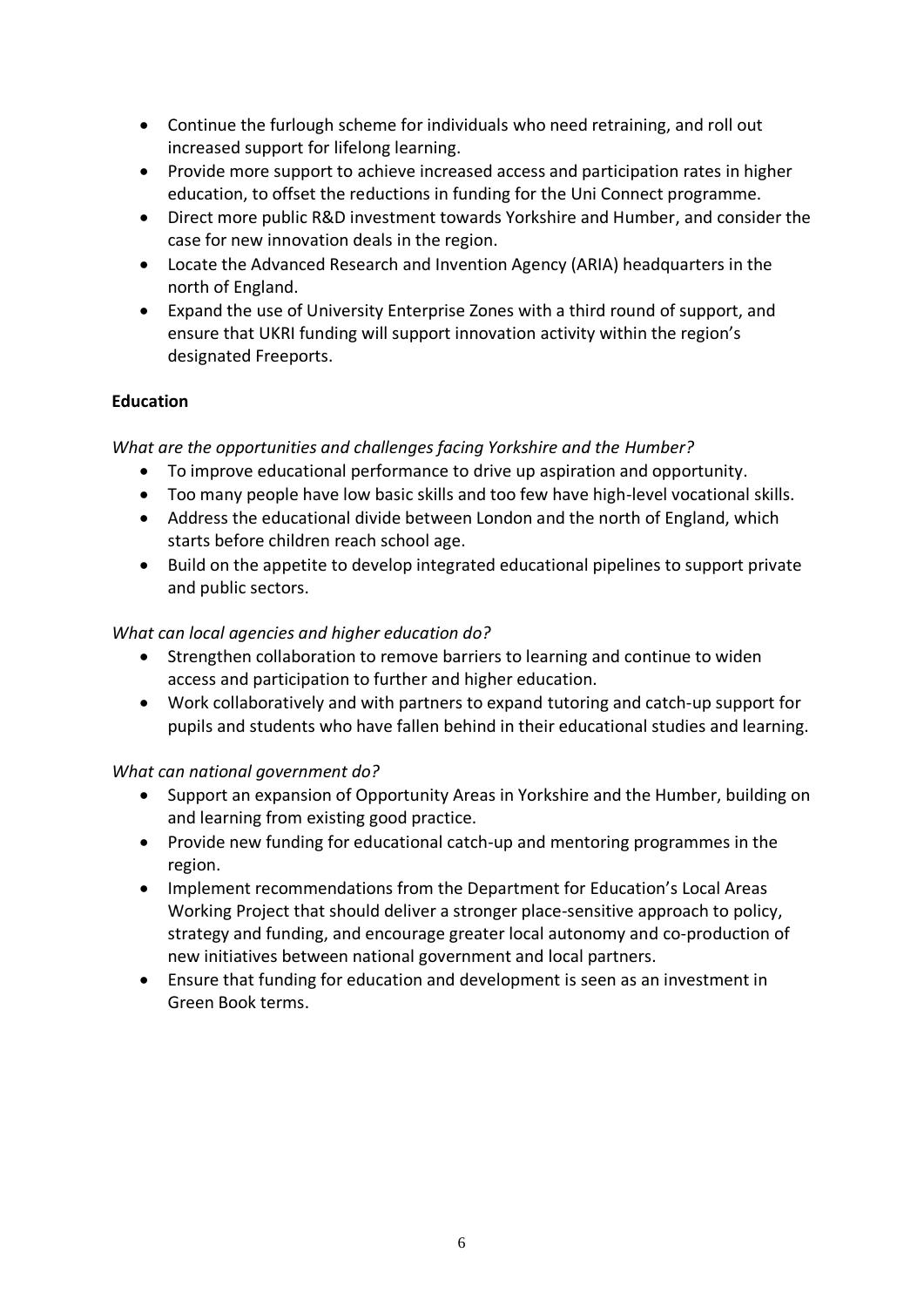### **Climate change and environment**

### *What are the opportunities and challenges facing Yorkshire and the Humber?*

- Climate change impacts upon all parts of the economy, society and environment, meaning the demand for urgent action now is evident and growing.
- Without action, the region faces multiple flood impacts and threats on businesses and communities, and disruptions to transport and other infrastructure.
- There is considerable support within the region to work collaboratively, and with government, to implement local and regional climate change action plans.
- To increase investment and jobs in renewable energy and technologies, and to facilitate a just transition to a net zero economy.

### *What can local agencies and higher education do?*

- Work to ensure full and active community and business involvement in the climate change and sustainability agenda.
- Support the Yorkshire & Humber Regional Climate Action Plan, with short, medium and long term actions and opportunities in the form of a deliverable work programme for the region.
- Train people with the appropriate skills to implement carbon reduction technologies.
- Work with partners to make the case to business and government to bring new green investments to Yorkshire and the Humber.

### *What can national government do?*

- Commit to investing in regional and sub-regional initiatives that can help deliver national net zero targets, especially in regions where decarbonisation is uneven or challenging.
- Incentivise greener living, education, working and business practices and industry standards.
- Adjust national planning and building policy so all new buildings adhere to strict sustainability and climate neutrality standards.

### **Health and wellbeing**

*What are the opportunities and challenges facing Yorkshire and the Humber?*

- Life expectancy in Yorkshire and the Humber is significantly lower than the national average in England.
- The north of England's economy has been hit hardest during COVID-19, and inequalities between the north and the rest of the country have risen.
- The region has significant health-based research and innovation assets and capabilities to help create new jobs and improve population health and well-being.
- Yorkshire and the Humber has strong and effective system leaderships in health and social care.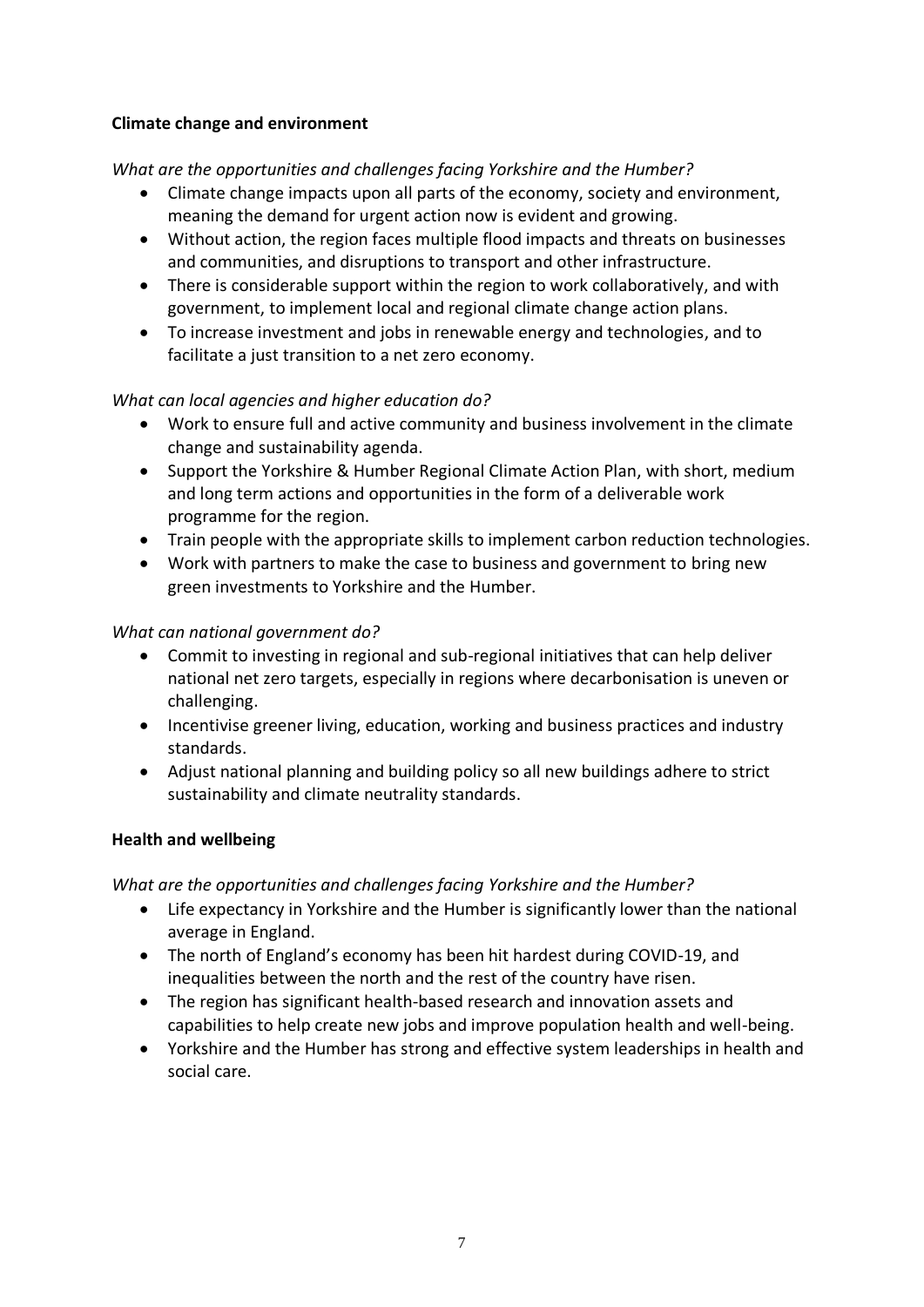### *What can local agencies and higher education do?*

- Align strategies (including greater integration of economic strategies to health) to deliver more inclusive growth, with a focus on addressing health inequalities, and stronger analysis and foresight.
- Support jointly-funded posts, secondments or exchanges to enable better knowledge transfer between different sectors working to address health inequalities.

### *What can national government do?*

- Empower local leaders with the tools and capacity to improve health outcomes.
- Include health as an outcome in all economic development policies and funding bid criteria.
- Increase health research and innovation spending in Yorkshire and the Humber.

### **Economic, social and digital infrastructure**

### *What are the opportunities and challenges facing Yorkshire and the Humber?*

- Poor transport infrastructure limits connectivity within the region and across the north of England, and access to jobs and investment.
- Yorkshire is an ideal position to act as a 'bridge' to north south east west markets.
- Declining investment in social infrastructure has undermined quality of life and prosperity.
- The region has a growing global reputation as a digital leader.

### *What can local agencies and higher education do?*

- Introduce measures to encourage more diverse and skilled talent to work in social infrastructure services, e.g. social care, local government and higher education.
- Use local and regional assets and technologies, and test and adopt small scale interventions to widen access and participation in the digital economy.
- Benchmark all internal and external infrastructure proposals and projects against net zero commitments, likely impacts on biodiversity and future projections of climate change.

- Support devolved regions and local authorities to develop and maintain integrated transport systems that are suited to travel to work geographies, e.g. bus franchising.
- Accept the advice submitted by Transport for North on Northern Powerhouse Rail.
- Recognise social infrastructure as a key driver of prosperity and a means of addressing inequalities.
- Feature Yorkshire and the Humber at the earliest stage within a national full fibre rollout programme, and also for enhanced 5G connectivity and bandwidth.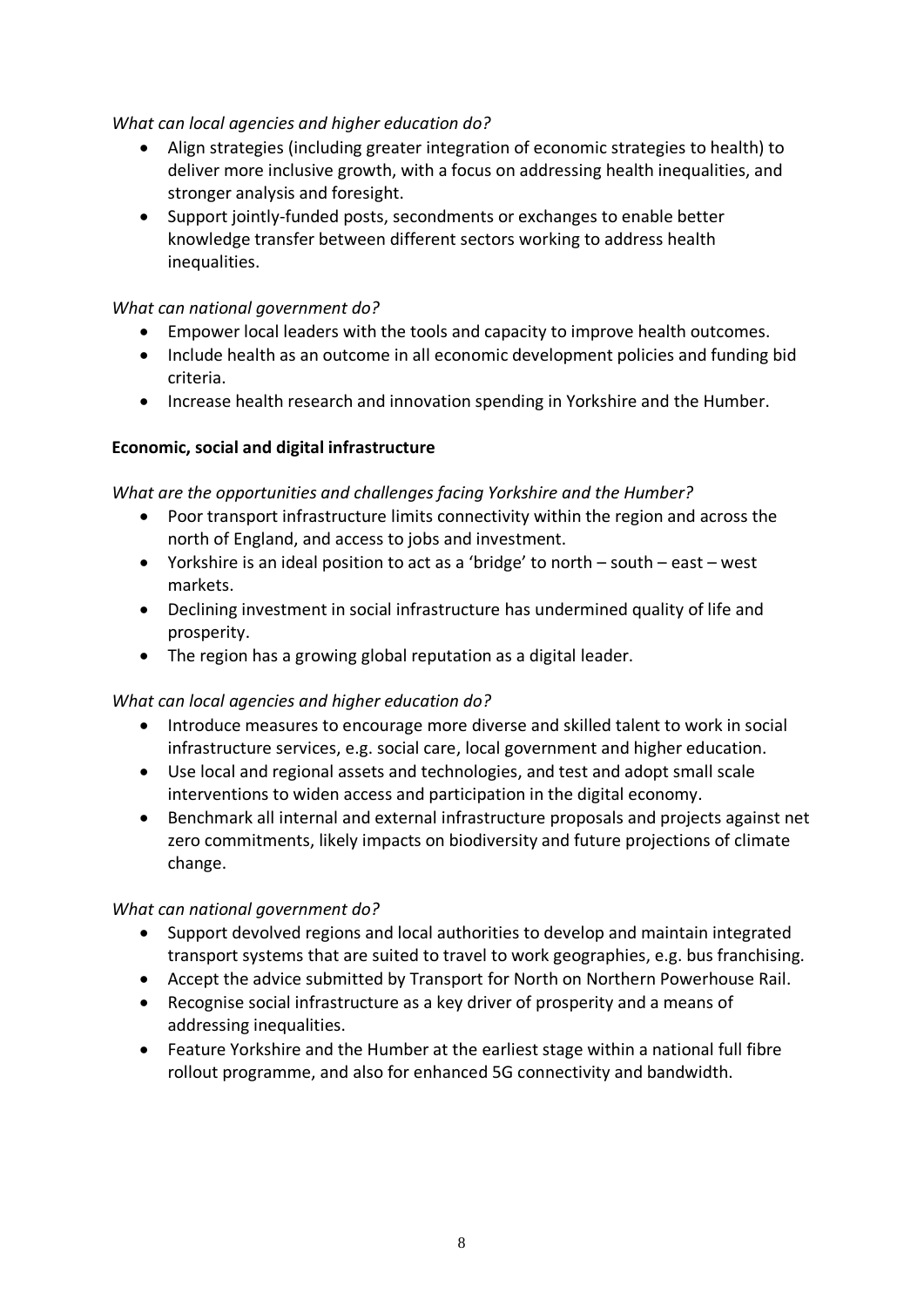### **Housing**

*What are the opportunities and challenges facing Yorkshire and the Humber?*

- Rising affordability constraints in parts of Yorkshire and the Humber limits the ability of the region to attract new investment, talent and jobs.
- Building sufficient new homes in the right places and ensuring connections to wider social and transport infrastructure assets.
- The north of England, including Yorkshire and the Humber, has high performing housing delivery organisations.

### *What can local agencies and higher education do?*

- Promote and encourage new housing, especially affordable and carbon neutral dwellings.
- Commission joint research into the housing challenges facing the region, in particular the relationship between the affordability, location and condition of housing.

- Provide sufficient new financial flexibilities to local authorities to build new homes of all tenures through local rent setting, flexible grant support, delivery vehicles and housing revenue accounts.
- Provide funding for retrofitting of older and substandard housing.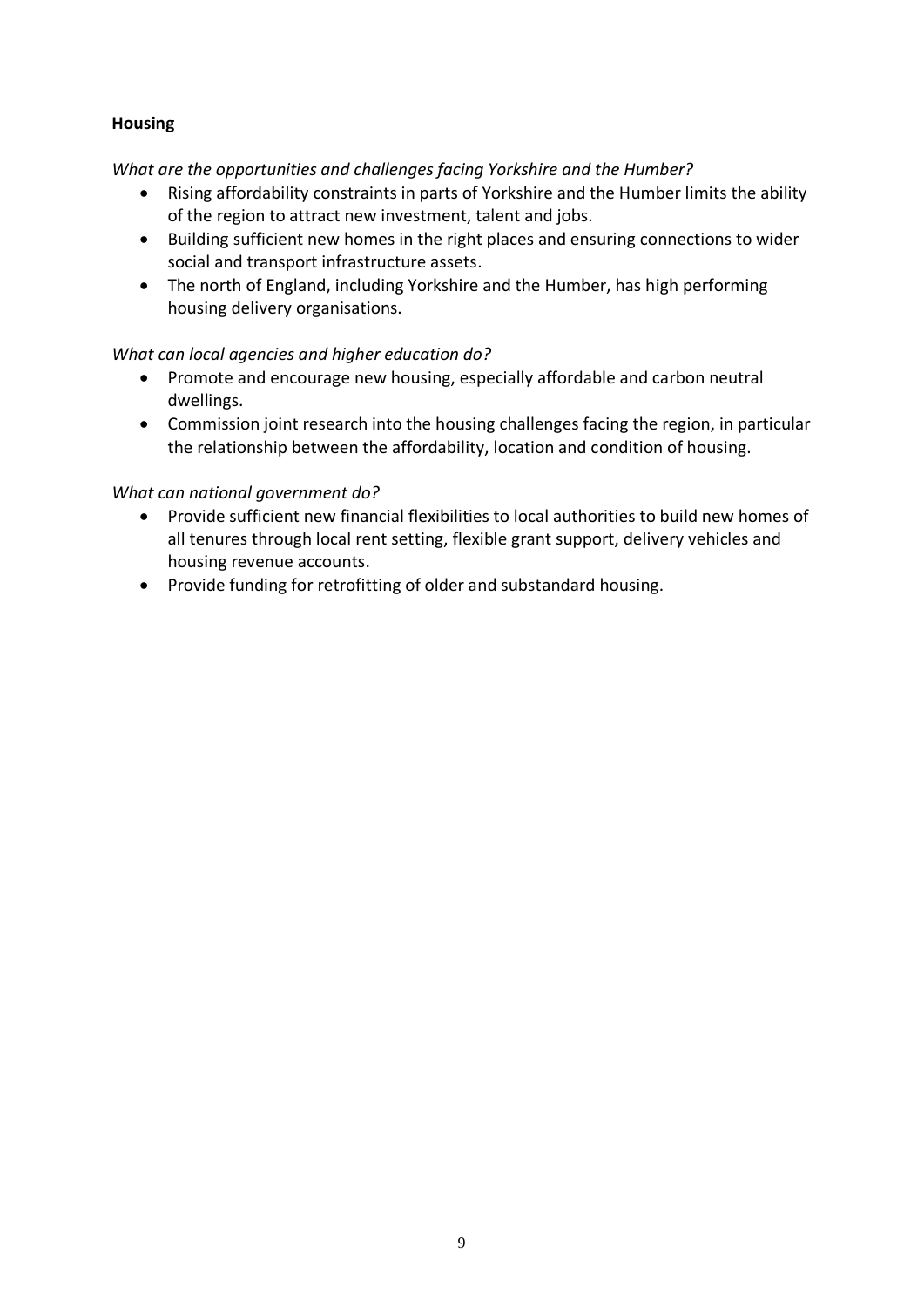# <span id="page-9-0"></span>**3. Local government and higher education: strategic partners in Yorkshire and the Humber**

### <span id="page-9-1"></span>**About Yorkshire Universities**

Yorkshire Universities (YU) represents eleven universities and one specialist higher education institution (HEI) in Yorkshire and the Humber. The Vice-chancellors and Principals of these institutions form YU's Board of Directors. The twelve YU members are the universities of Bradford, Huddersfield, Hull, Leeds, Leeds Beckett, Leeds Trinity, Leeds Arts, Sheffield, Sheffield Hallam, York and York St John, as well as Leeds Conservatoire. YU convenes a diverse eco-system of universities and HEIs. Collectively, Yorkshire and the Humber has a higher education student base of 200,000, of which 68,000 graduate every year. YU members support over 56,000 jobs in the region, and they contribute £3 billion per annum to the region's economy.

YU's mission is to work with partners to create more prosperous, inclusive and sustainable economies and communities in Yorkshire and the Humber. As a regional partnership, YU has a shared commitment to place and to supporting aspiration and opportunity. YU members support this work by acting as convenors and facilitators of talent, skills, research and innovation and knowledge exchange, underpinned by a broader civic role as anchor institutions.

### <span id="page-9-2"></span>**About Yorkshire & Humber Councils**

There has been a long and successful history of partnership working across Yorkshire and the Humber, both as part of formal arrangements (Local Government Yorkshire and Humber) and informally since. Working across geographical boundaries and on a crossparty, pan-public sector basis, local authorities can learn from each other, share innovation, develop effective policy and strategy, and deliver greater efficiencies.

Through the cross-party Yorkshire Leaders Board and Yorkshire and Humber Chief Executives group, Yorkshire & Humber Councils work effectively together, for the betterment of the whole of Yorkshire and the Humber, as well as for local citizens, businesses and communities, ensuring a role and voice for the region in national debates. These arrangements bring together the twenty-two councils across the region, along with the two Mayors in South Yorkshire and West Yorkshire, and the combined authorities in those areas.

### <span id="page-9-3"></span>**Our work together**

YU and Yorkshire & Humber Councils have agreed to strengthen their relationship to increase the impact and ability of the higher education and local government sectors in delivering greater prosperity and well-being for all people and places within Yorkshire and the Humber. We know that working in partnership together and with partners, especially national government, represents the most effective and efficient way of addressing the opportunities and challenges facing our region. This commitment to a strong strategic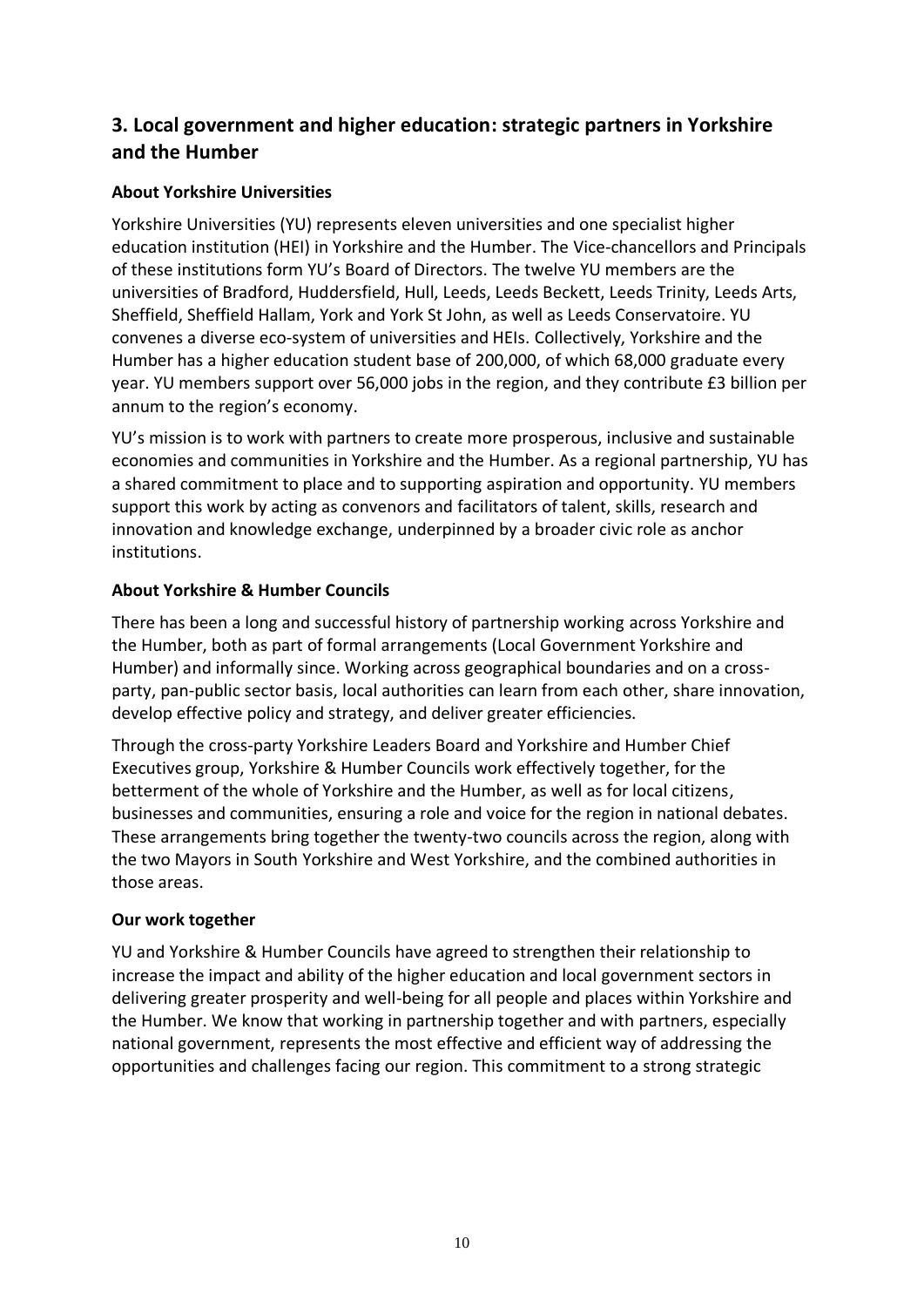partnership was confirmed by a joint Memorandum of Understanding (MoU), which was signed in July this year. 1

The MoU states that our priorities will focus on contributing directly towards the levelling up agenda, to supporting improved population health and well-being, and to addressing the impact of climate change. We want to help **create a more prosperous, greener, healthier and inclusive region**. We will implement the following actions to deepen our interaction and widen our joint working:

- Responding collectively to government consultations/policy initiatives.
- Producing joint evidence bases and analyses.
- Developing and disseminating research projects with the aim of encouraging wider participation in, and learning from, individual projects.
- Exploring the potential for joint bidding for research funding and projects.
- Implementing a joint university and local authority knowledge exchange programme.

Our plan is inclusive and embraces all parts of the region, including those local areas that do not host a university – demonstrating our commitment to working together for the benefit of all people and places in Yorkshire and the Humber.

<sup>1</sup> The MoU is available online at: [https://yorkshireuniversities.ac.uk/wp](https://yorkshireuniversities.ac.uk/wp-content/uploads/sites/15/2021/07/YH-Councils-and-YU-MOU-July-2021.pdf)[content/uploads/sites/15/2021/07/YH-Councils-and-YU-MOU-July-2021.pdf](https://yorkshireuniversities.ac.uk/wp-content/uploads/sites/15/2021/07/YH-Councils-and-YU-MOU-July-2021.pdf)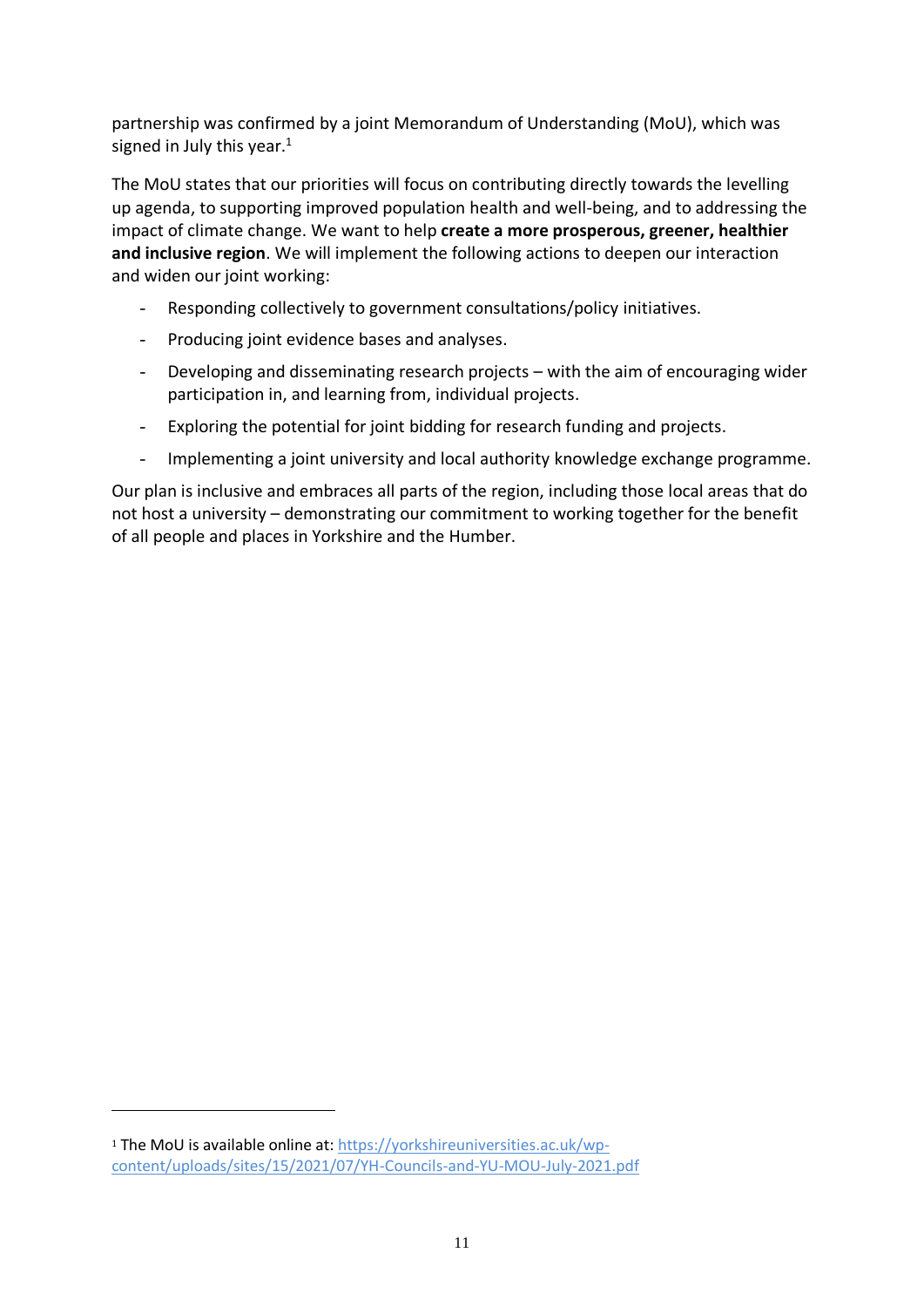# <span id="page-11-0"></span>**4. Our shared definition of levelling up**

### **Identifying the key issues**

The UK is one of the most unequal countries in the Organisation for Economic Co-operation and Development (OECD), as measured by productivity, wealth, social wellbeing and environmental conditions.<sup>2</sup> Successive governments have introduced different regional development policies in an effort to promote stronger economic growth in the regions.<sup>3</sup>

Spatial economic imbalances in the UK represent an enduring problem that stretches back decades. Concerns about regional inequalities have intensified during the past thirty years,<sup>4</sup> and have been given fresh policy and political impetus since the EU Referendum in 2016. The government's new Plan for Growth cites tackling geographical disparities as a fundamental part of its economic mission.<sup>5</sup> In a speech on 15 July, the Prime Minister noted how Germany has sought to narrow the huge disparities between west and east in the aftermath of reunification.<sup>6</sup> There is a wealth of international evidence to demonstrate that no single specific policy can by itself level-up regions. Levelling up requires high levels of collaboration, consensus and public and private investment spanning decades.<sup>7</sup> COVID-19 has amplified the challenges, as the pandemic has exposed and reinforced existing inequalities.<sup>8</sup>

The government has been encouraged, ahead of the publication of the Levelling Up White Paper, to bring a sharper focus to its levelling up programme.<sup>9</sup> Drawing upon a comprehensive review of research and evidence, we embrace a definition of levelling up that is based on **tackling long-standing local and regional inequalities and addressing challenges faced by 'left behind' places**. 10

### **Building social and civic capital**

Levelling up requires multi-faceted social, economic and environmental policy interventions, many of which have symbiotic relationships with each other. If policies are to be successful, then they need to exist as elements within an inter-connected system. Geographical inequalities – between and within regions – require place-sensitive policies and depend

<sup>2</sup> UK2070 (2019) Fairer and Stronger: Rebalancing the UK Economy, 2nd Report, UK2070 Commission.

<sup>3</sup> Carrascal-Incera, A., McCann, P., Ortega-Argilés, R. and Rodríguez-Pose, A. (2020) 'UK interregional inequality in a historical and international comparative context', National Institute Economic Review Issue 253, Cambridge University Press: Cambridge.

<sup>4</sup> Martin, R., Pike, A., Tyler, P. and Gardiner, B. (2015) Spatially-Rebalancing the UK Economy: The Need for a New Policy Model, Regional Studies Association: Seaford.

<sup>&</sup>lt;sup>5</sup> HMT (2021) Build back better: our plan for growth: HM Treasury: London.

<sup>6</sup> <https://www.gov.uk/government/speeches/the-prime-ministers-levelling-up-speech-15-july-2021>

<sup>&</sup>lt;sup>7</sup> Taylor, A., Sampson, S. and Romaniuk, A. (2021) <u>What does it take to "level up" places? Evidence</u> from international experience, Industrial Strategy Council: London.

<sup>&</sup>lt;sup>8</sup> UK2070 (2020) Go Big Go Local: The UK2070 Report on a New Deal for Levelling Up the United Kingdom, UK2070 Commission: Nottingham.

<sup>&</sup>lt;sup>9</sup> See, for example, Centre for Cities:<https://www.centreforcities.org/levelling-up/> and Onward: <https://www.ukonward.com/category/levelling-up/>

<sup>&</sup>lt;sup>10</sup> Tomaney, J. and Pike, A. (2020) 'Levelling Up?', Political Quarterly, 91(1): 43-48.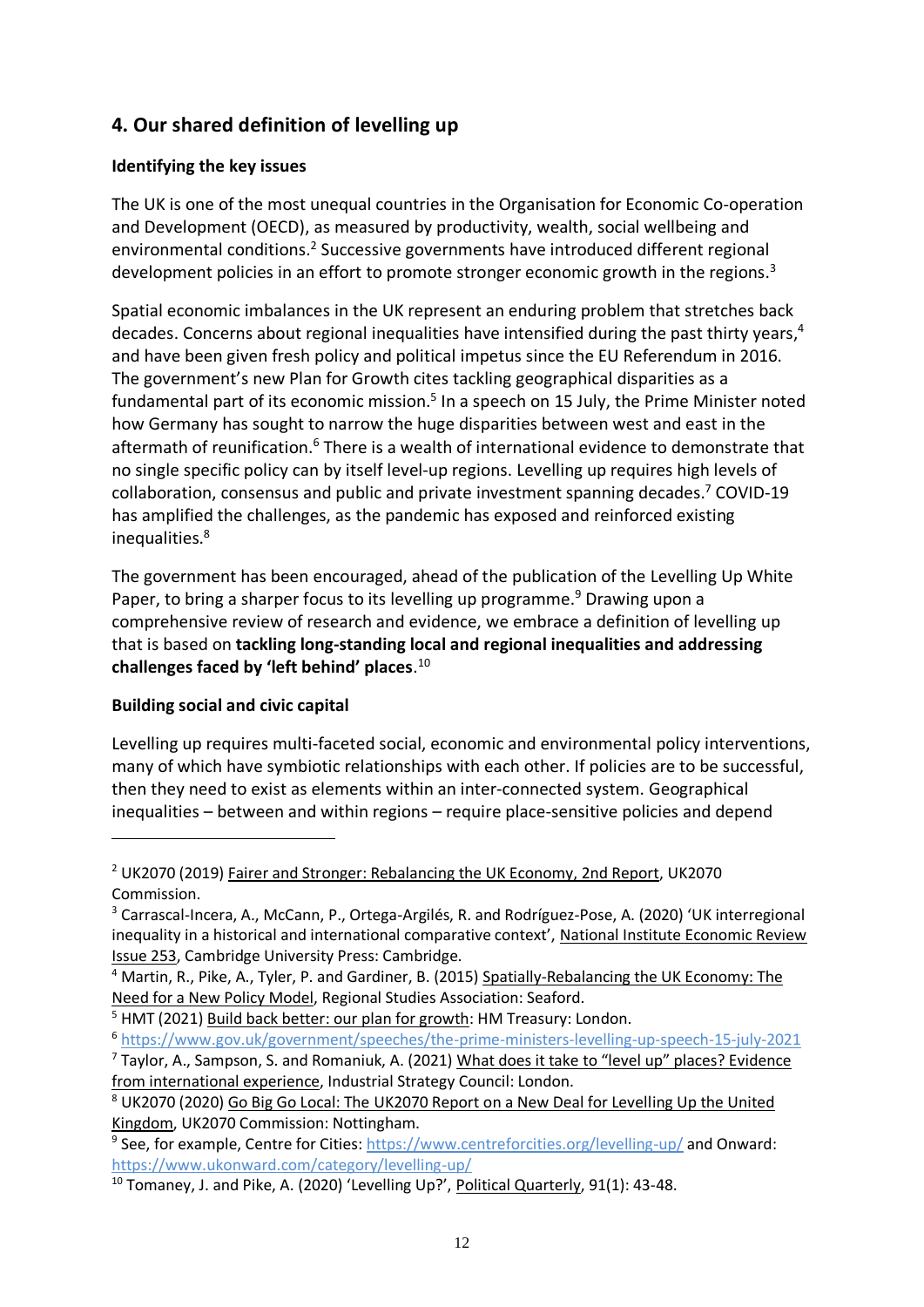upon different levels of government working collaboratively, and for (governmental and non-governmental) institutions, communities and individuals within regions and localities to be empowered and equipped with the tools to make a difference on the ground. Devolution in South Yorkshire and West Yorkshire forms a crucial element of this process, alongside strong partnerships between national and local government.

Higher education institutions and local authorities/combined authorities are unique in terms of their ability to connect and work with stakeholders, citizens and communities. Building social and civic capital is an important feature of levelling up. In Yorkshire and the Humber, the concept of the 'Civic University' is shaping new modes of university-local government collaboration, and is encouraging wider civic and community participation and agency in place-making. Led by Sheffield Hallam University, the national Civic University Network is helping to shape and share good practice. Other examples include the Leeds Anchors Network, bringing together universities, local government, NHS, further education and partners to direct more investment in the city through a joint plan designed to increase commercial spend and employment opportunities for businesses and citizens in Leeds. Elsewhere, Hull City Council and the University of Hull are working to strengthen local community participation in the design of local policy-making. Whilst Bradford, under its City of Research programme, is an exemplar for its long-term population health studies and citizen-science approach.

#### **Investing to level up**

We would encourage government and other public and private institutions to see the wider value of investment opportunities in Yorkshire and the Humber. New and additional funding and financing could generate increasing returns to the regional and national economy.

In terms of investment for levelling up, we would encourage the levelling up programme to avoid pitting local places against each other through multiple national funding pots. These mechanisms place extra administrative burdens on local areas. Greater regional and local design, ownership, integration and strategic fit between various funding mechanisms, would mitigate transactional costs, free up delivery capacity at local level, and enable a coordinated approach to address the opportunities and challenges facing regional economies and local communities.

While some progress has been made, as part of the Green Book revisions, the investment criteria for the assessment of value for money in relation to economic development projects still needs to be revisited to achieve genuine levelling up. For example, a metric focused on income based on residency does not reflect the capacity and infrastructure challenges of those areas that rely heavily on tourism.

Furthermore, a review of local funding would help to ensure that business rates and council tax are structured to better enable fairer redistribution and localise benefits. This could radically shift the picture in the region.

There are also important temporal aspects to this agenda. Moving the dial in relation to improving and sustaining the overall productivity performance of Yorkshire and the Humber will take time, but the rewards, if achieved, would be significant. A **more prosperous, greener, healthier and inclusive economy**, with Yorkshire and the Humber reaching its full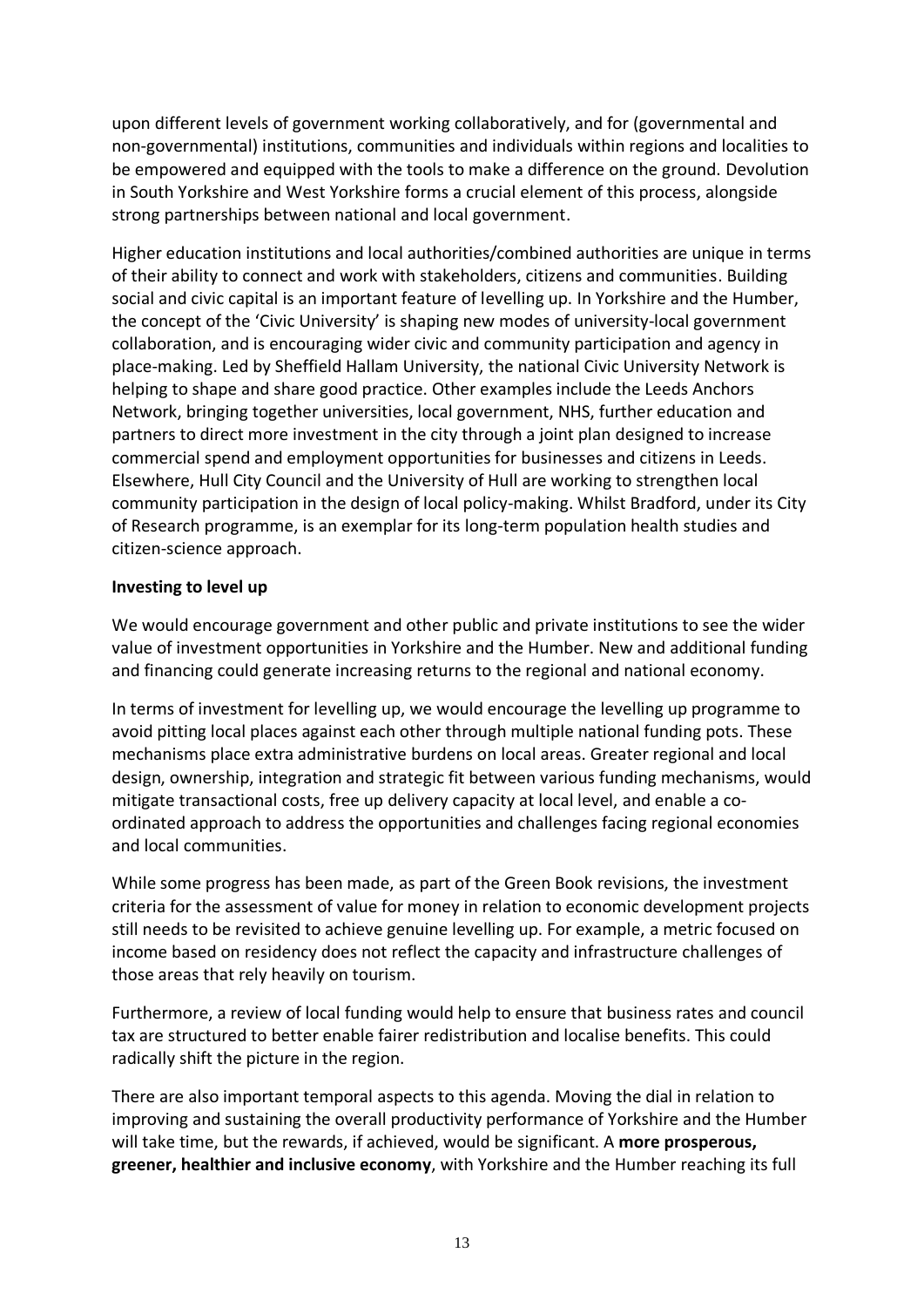potential, would benefit the UK overall. We look forward to the Levelling Up White Paper, which will set out the government's long-term plan. In this statement, we identify a series of actions that, if implemented, could help to cement the foundations of regional prosperity, and contribute towards regenerating the civic pride and culture of local communities in Yorkshire and the Humber. We encourage the government to endorse our proposals.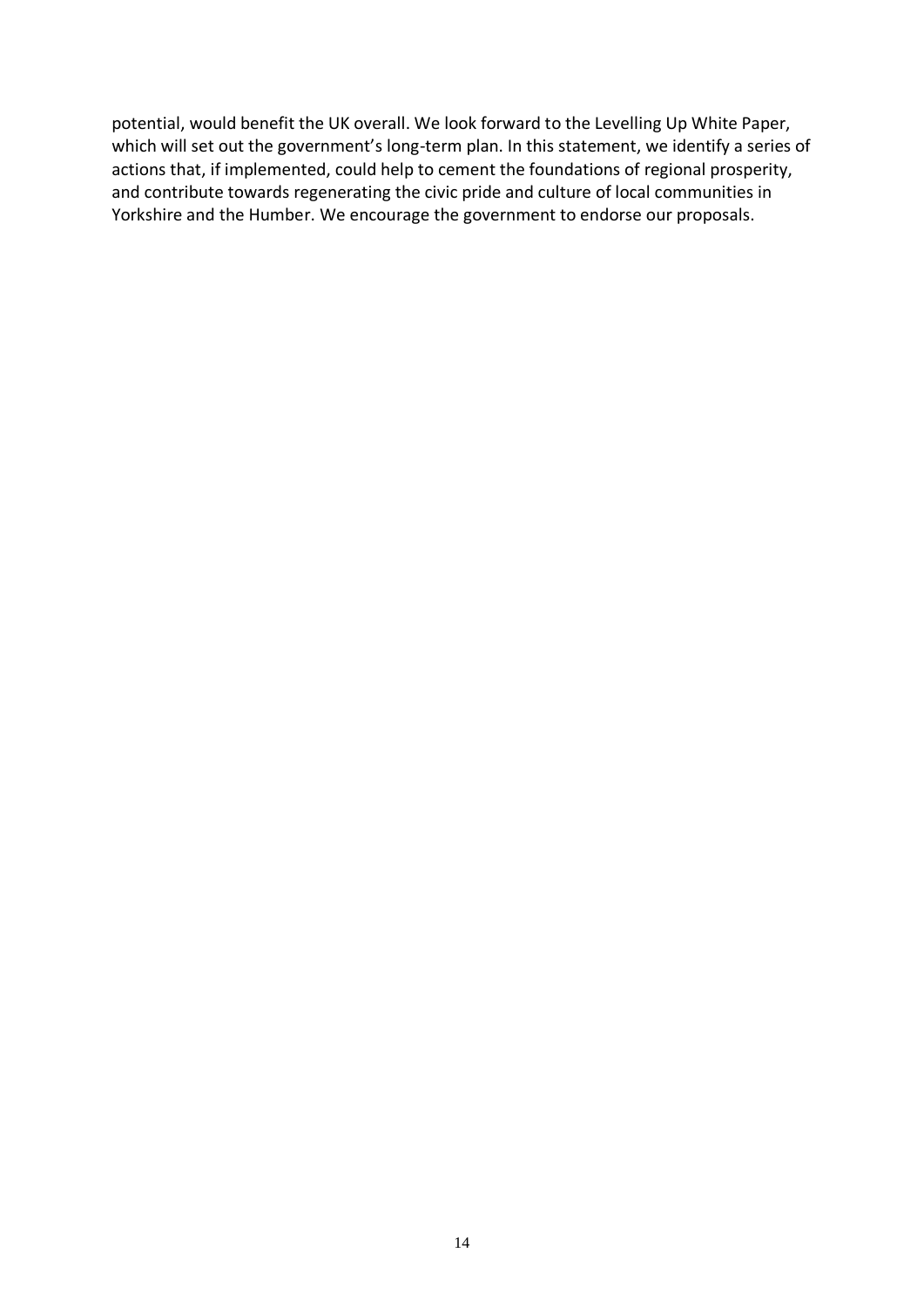## <span id="page-14-0"></span>**5. Priority areas for action**

#### <span id="page-14-1"></span>**Skills, employment and economic growth**

#### *The opportunities and challenges*

One of the key challenges facing Yorkshire and the Humber, as part of the levelling up agenda, is to increase and broaden opportunity, which depends upon improving the quantity and quality of employment. Strengthening access to services and infrastructure is critical to higher productivity, wages and better health outcomes. The region's economic recovery plans and strategies, which local authorities and universities have been actively involved in, provide strong evidence bases and shared rationales for future action.

COVID-19 has accelerated a pre-existing trend toward online consumption of goods and services, altering the demand for labour, particularly in the long-tail of low productivity sectors, primarily characterised by low skilled employment.<sup>11</sup>

Business models have shifted away from labour, with the pandemic cementing trends of mechanisation, automation and geographic relocation. The end of the furlough scheme is expected to further increase these effects, leading to rapid labour displacement. The TUC has called on the government to create a permanent short-time working scheme, bringing the UK in line with other major OECD countries, <sup>12</sup> whilst the Local Government Association has called for financial incentives to help employers create apprenticeship programmes to be extended beyond the end of furlough.<sup>13</sup>

Roles created in low skilled sectors tend to be more precarious, with lower pay and poorer conditions. Many lower-skilled and low paid jobs are located in urban peripheries, raising fundamental issues around physical accessibility to jobs, transport access and work retention. 14

Despite increasing automation, there is, however, growing evidence of acute labour shortages in sectors of the economy, such as social care, transport and logistics, hospitality and food production.<sup>15</sup> For the foreseeable future, there will be sustained demand for workers with a range of different skills and attributes. Yorkshire and the Humber will need to ensure that it is able to attract, retain, train and (re)train labour in key sectors and industries.

Climate change and environmental degradation reduce productivity and threaten jobs, with effects falling disproportionately on the most vulnerable people and places. Action to

<sup>14</sup> Crisp, R., Gore, T. and McCarthy, L. (2017) Addressing transport barriers to work in low income neighbourhoods, CRESR, Sheffield Hallam University: Sheffield.

 $11$  Dromey, J. (2020) Levelling up skills after coronavirus: The role of trade unions and social partnership in workforce training, Learning and Work Institute: Leicester.

 $12$  TUC (2021) Beyond furlough; why the UK needs a permanent short-time work scheme, Trades Union Congress: London.

<sup>&</sup>lt;sup>13</sup> Eichler, W. (2021) 'Council chiefs call for extension of apprenticeship incentive scheme', LocalGov, 20 August.

Houston, D. (2005) 'Employability, Skills Mismatch and Spatial Mismatch in Metropolitan Labour Markets', Urban Studies, 42(2): 221-243.

<sup>&</sup>lt;sup>15</sup> Plummer, R. (2021) 'Where have all the UK workers gone?' BBC News, 11 June: <https://www.bbc.co.uk/news/business-57400560>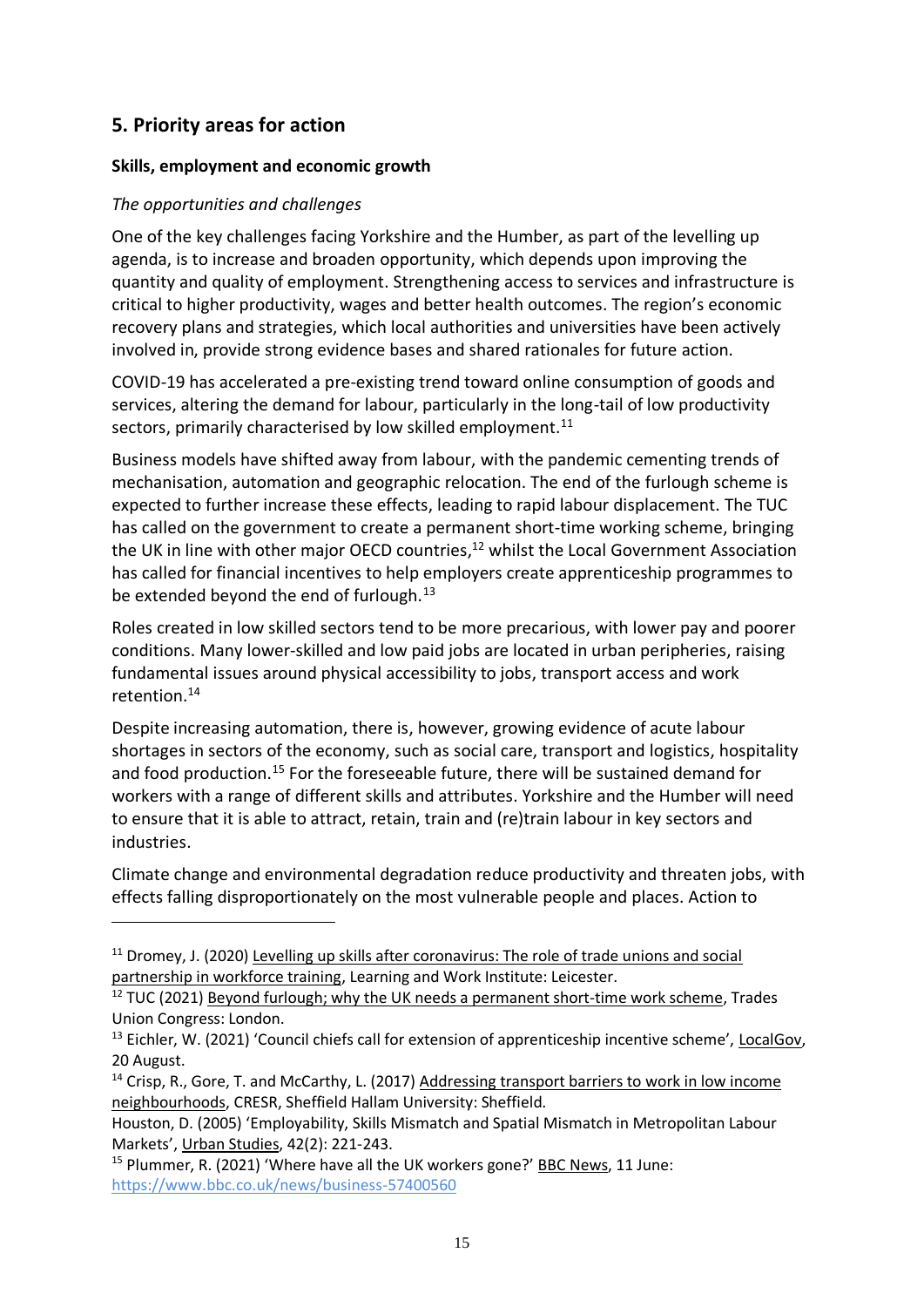combat these processes can create new jobs, but this requires investment in skills and a just transition towards a net-zero economy.<sup>16</sup> It is important to recognise that  $CO<sub>2</sub>$  emissions targets are set on a production basis, which means that industrial regions, such as Yorkshire and the Humber, are disproportionately impacted, compared to other regions that have higher household carbon footprints.

There is real potential to generate a boom in creative and independent workers in Yorkshire and the Humber. The region is a key location of culture and creative industries talent and enterprise. The sector is a huge contributor to national trade and investment, and has the potential to regenerate places, drive innovation and create jobs. <sup>17</sup> However, the recent decision by the Office for Students to cut funding for teaching in arts courses in higher education is at odds with the government's Plan for Growth, which embraces the value of the creative industries as a priority sector. With the government committed to the UK becoming a 'science superpower', the relationship between research and innovation capability and the creative industries, including design, has long been apparent.<sup>18</sup> The presence of a strong and diverse talent pipeline in the creative industries will be essential to post-pandemic recovery and to the long-term success of the UK economy.

Skills development is pivotal to supporting an immediate COVID-19 recovery, as well as long term productivity and green growth. We need a wide range of skills in Yorkshire and the Humber – of all types (i.e. high/technical/vocational/soft). Skills improvements can lead to a significant increase in employment, but too often we see the employment and social costs of low skills in some of our towns and cities. Fundamentally, skills training is required to adapt to the displacement caused by technological advances and other shifts in employment, with the focus on how to support individuals and communities through periods of transition. Proposed changes to post-16 education and training, alongside greater devolution of adult skills funding, should provide the basis for renewed and place-sensitive training and retraining provision. We would encourage the government to work with universities, local authorities, business and other parts of the public sector in Yorkshire and the Humber to do more to integrate supply side measures with measures to grow the demand amongst more employers for skills.

The growth and expansion of knowledge-intensive industries are also central to the levelling up agenda, as is encouraging greater levels of entrepreneurship, especially amongst people in disadvantaged areas, where our universities and local authorities are working to help break down the barriers to enterprise. As a fundamental driver of regional productivity, innovation is concentrated in a small cluster of places in the UK.<sup>19</sup> A Nesta report calculates that if the government were to invest at the same levels as it currently spends on public R&D in the Greater South East, outside the Golden Triangle, then there would be an extra

<https://www.tandfonline.com/doi/abs/10.5172/impp.11.2.148>

<sup>&</sup>lt;sup>16</sup> ILO (2019) Skills for a Greener Future: Challenges and enabling factors to achieve a just transition, International Labor Organisation: Geneva.

 $17$  CIF (2021) The UK creative industries: unleashing the power and potential of creativity, Creative Industries Federation: London.

<sup>&</sup>lt;sup>18</sup> Muller, K., Rammer, C. and Truby, J. (2009) 'The role of creative industries in industrial innovation', Innovation: Organization and Management, 11(2):

<sup>&</sup>lt;sup>19</sup> Fraser, F., Holloway, W. and Blagden, J. (2021) Levelling Up Innovation, Onward: London.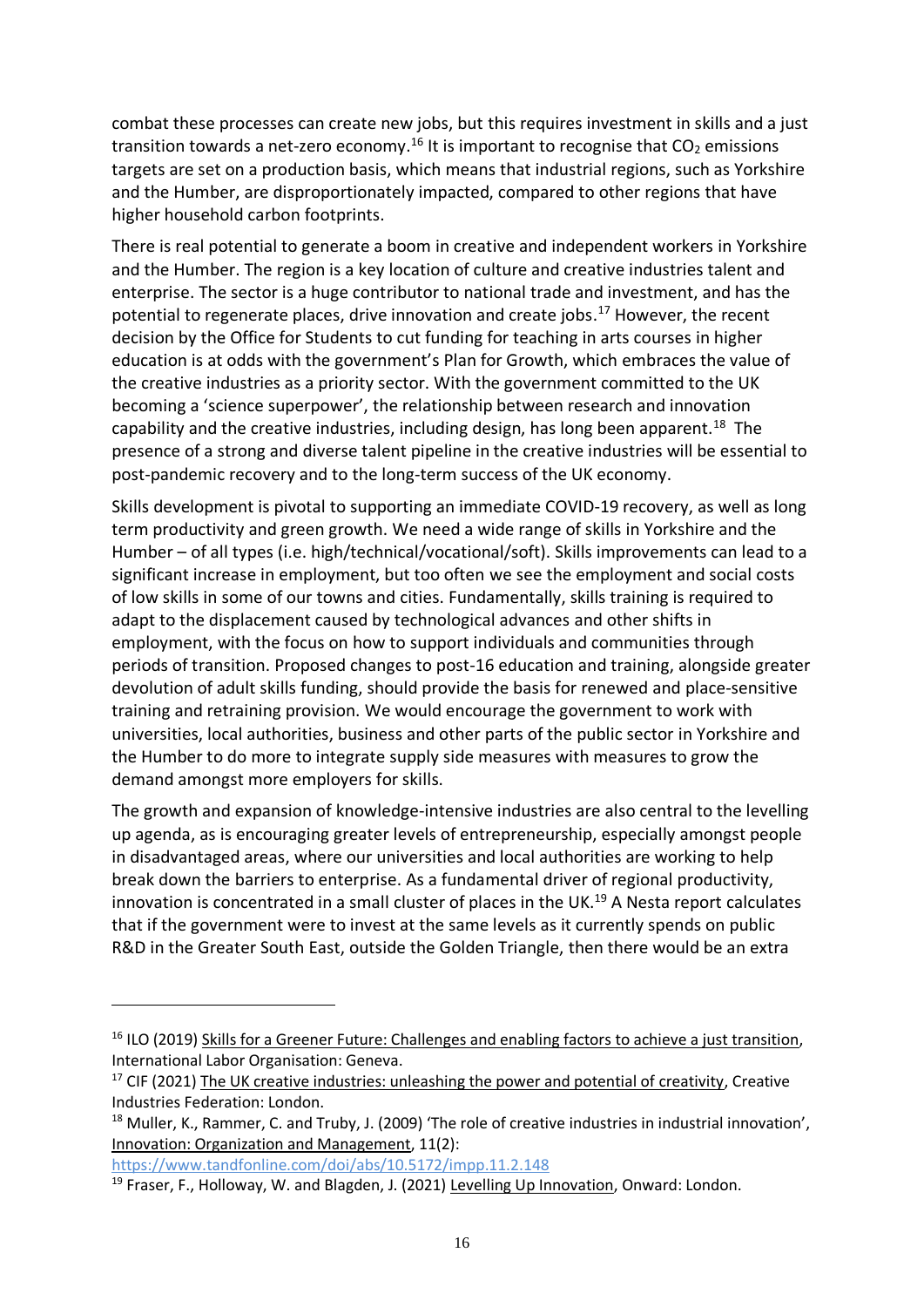£4 billion of R&D investment across the other UK nations and regions in total.<sup>20</sup> In Yorkshire and the Humber, it is estimated that the share of additional public investment would be £540 million. The uneven allocation of R&D funding has played a part in driving inequalities in economic performance between and within regions.<sup>21</sup>

In July, the government published its Innovation Strategy, and reaffirmed its commitment to increase national spending on R&D from 1.7% of GDP to 2.4% by 2027, $^{22}$  with a big increase in public investment, which now accounts for around 30% of total R&D expenditure in the UK.<sup>23</sup> Details on the government's plans for R&D in places are expected to feature in the Levelling Up White Paper. Private investment tends to follow public investment, but in Yorkshire and the Humber private sector investment and engagement in innovation remains too low. We need to increase total investment and build on the region's distinct institutions and places, as well as our assets and capabilities, such as health-tech, advanced manufacturing, bio-economy, robotics, space, textiles and renewable energy, for example. At the same time, with the support of government and partners, there is the potential to strengthen the connections between innovation and physical renewal and expansion in our cities and towns, with R&D stimulating new quality jobs and innovation driving new products and processes. Realising the benefits from increased R&D spending requires absorptive capacity and more people with the requisite higher level and technical skills. Above all else, we need a new innovation culture in Yorkshire and the Humber, and we need to make innovation a much more social and inclusive process.<sup>24</sup> We would encourage the government to work with our members and partners to explore the potential to develop new innovation deals in the region that would harness R&D, skills, infrastructure, investment and enterprise, and would act as catalysts for inward investment and jobs.

The planned movement of 22,000 civil service jobs out of London is being led by the Cabinet Office Places for Growth Programme. Local authorities and universities in Yorkshire and the Humber are actively engaged in this work, helping to identity particular locations for investment and how best to tap into the region's talent pool. The arrival of Channel 4, the new National Infrastructure Bank and the Bank of England Hub builds on a track record of the region attracting national institutions. The availability of talent is a major factor in attracting investment – both public and private.<sup>25</sup> To support this work, YU is convening a

<sup>&</sup>lt;sup>20</sup> Forth, T. and Jones, R. (2020) The Missing £4 Billion: Making R&D work for the whole of the UK, Nesta: London.

<sup>&</sup>lt;sup>21</sup> Enenkel, K. (2020) 'How will more R&D spending level up the UK, Centre for Cities: <https://www.centreforcities.org/blog/how-will-an-more-rd-spending-level-up-the-uk/> <sup>22</sup> Department for Business, Energy & Industrial Strategy (2021) UK Innovation Strategy:

<https://www.gov.uk/government/news/new-plans-to-put-uk-at-front-of-global-innovation-race> <sup>23</sup> BEIS (2020) R&D Roadmap, Department for Business, Energy and Industrial Strategy: London.

 $24$  Morgan. K. (2020) After the Pandemic: societal innovation and the foundational economy: [https://www.orkestra.deusto.es/en/latest-news/news-events/beyondcompetitiveness/1986-after-](https://www.orkestra.deusto.es/en/latest-news/news-events/beyondcompetitiveness/1986-after-the-pandemic-societal-innovation-and-the-foundational-economy)

[the-pandemic-societal-innovation-and-the-foundational-economy](https://www.orkestra.deusto.es/en/latest-news/news-events/beyondcompetitiveness/1986-after-the-pandemic-societal-innovation-and-the-foundational-economy) 

<sup>&</sup>lt;sup>25</sup> Quoted in the Yorkshire Post, on 16 July 2021, Utterberry Founder and CEO, Heba Bevan, said that the tech firm was attracted to create 800 jobs in Yorkshire and the Humber because, "what attracted me to Leeds was I knew there was a huge amount of talent around Yorkshire because you have got amazing universities": [https://www.yorkshirepost.co.uk/business/800-jobs-to-be-created](https://www.yorkshirepost.co.uk/business/800-jobs-to-be-created-in-leeds-as-technology-firm-utterberry-sets-up-massive-manufacturing-and-innovation-base-in-the-region-3309394)[in-leeds-as-technology-firm-utterberry-sets-up-massive-manufacturing-and-innovation-base-in-the](https://www.yorkshirepost.co.uk/business/800-jobs-to-be-created-in-leeds-as-technology-firm-utterberry-sets-up-massive-manufacturing-and-innovation-base-in-the-region-3309394)[region-3309394](https://www.yorkshirepost.co.uk/business/800-jobs-to-be-created-in-leeds-as-technology-firm-utterberry-sets-up-massive-manufacturing-and-innovation-base-in-the-region-3309394)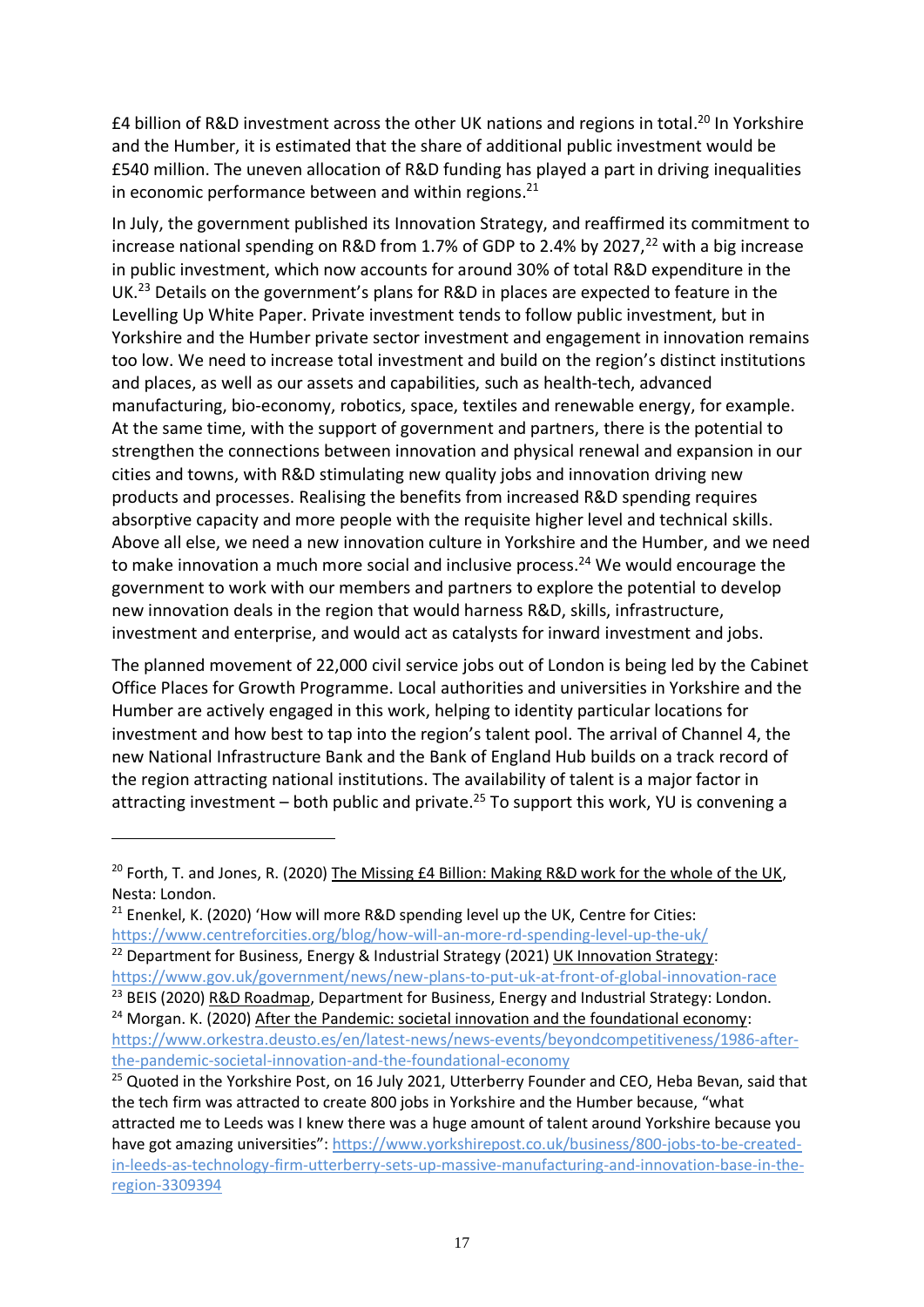task and finish group, with representatives from the Places for Growth team, local authorities, mayoral combined authorities, local enterprise partnerships and business, to examine what more can be done collectively to support the region's graduates in entering the labour market. The group will examine the opportunities emerging through public sector relocation, inward investment and business start-up and spin-out initiatives. In particular, we need to encourage more employers to create more graduate-level jobs in the region, to support retention and reverse the trend of under-employment of graduates.

### *What can local agencies and higher education in the region do?*

- Strengthen their work with regional business organisations, sub-regional and sector bodies, to support firms and encourage business growth and inward investment.
- Widen and deepen local government/higher education cooperation to reach those individuals who have not previously engaged with a university.
- Develop an integrated a whole life skills framework encompassing an immediate recovery skills programme for those displaced during the COVID-19 pandemic.
- Establish training in longer-term skills required for supporting residents in a 'digital by default' economy.
- Continue to develop and monitor the implementation of a new Fair Work Charter for the region, and other similar initiatives, such as the York Good Business Charter.
- Ensure that organisational strategies and business plans focus on economic growth and make the most effective use of the Levelling Up Fund and other funding.
- Encourage new collaborations between universities, research and innovation institutions and local agencies to harness complementary strengths to generate new products, processes and to attract investment and jobs.
- Share evidence from new workforce planning observatories in the health and care sector to identify lessons for other parts of the labour market in the region.

- Provide more clarity and certainty around the Shared Prosperity Fund, and a commitment for no reduction from ERDF/ESF levels. Places are keen to work with government to co-design the new system.
- Commit to additional central government functions and jobs being located in Yorkshire and the Humber.
- Continue the furlough scheme for those individuals in need of retraining, and increase support for lifelong learning.
- Provide more support to achieve increased access and participation in higher education, to offset the reductions in funding for the Uni Connect programme.
- Direct more public R&D investment to Yorkshire and Humber, and consider the case for new innovation deals in the region.
- Locate the Advanced Research and Invention Agency (ARIA) headquarters in the north of England.
- Expand the use of University Enterprise Zones with a third round of support, and ensure that UKRI funding will support innovation activity within the region's designated Freeports.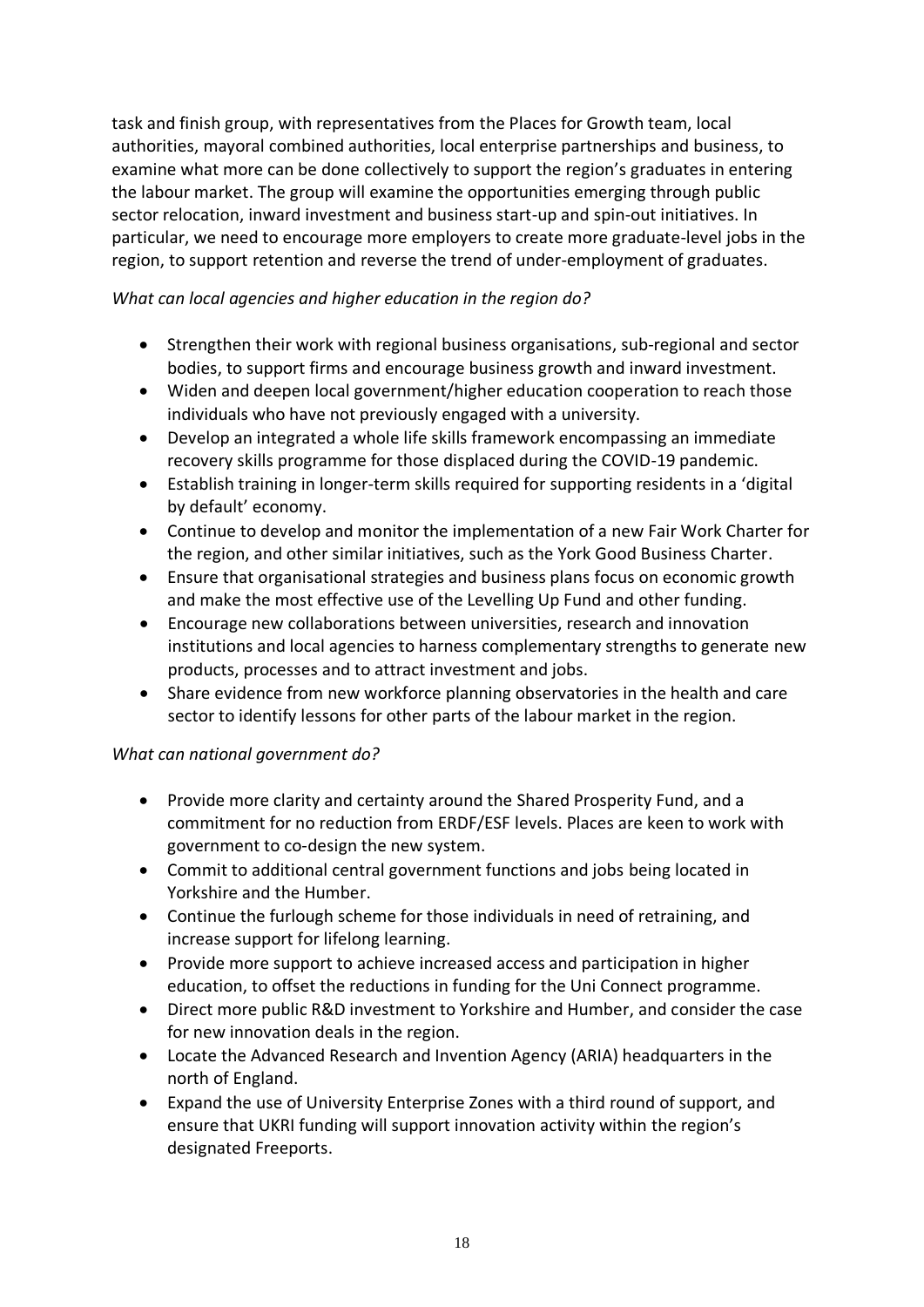### <span id="page-18-0"></span>**Education**

#### *The opportunities and challenges*

If the UK is to level up the regions and rebalance the national economy, improvements in educational performance, to drive aspiration and opportunity, will be critical. Levelling up should begin at the earliest stages of the education journey.

A high proportion of young people in Yorkshire and the Humber go to university, and demand for higher education is forecast to increase. <sup>26</sup> Indeed, record number of students will go to university in England in 2021/22. To achieve greater diversity and social mobility, access and widening participation programmes into higher education are critical. The four Uni Connect partnerships in Yorkshire and the Humber – which work with universities, further education (FE) colleges and schools – are together reaching 80,000 learners, opening up new pathways into higher education for many people from disadvantaged backgrounds in the region.

At the same time, too many of our people have low basic skills and too few have high-level vocational skills. The relationships in Yorkshire and the Humber between universities, business, councils, public sector and colleges provide the foundation for agile and flexible forms of learning – such as Degree Apprenticeships – and support for the (re)training of individuals and the development of new career pathways. The government is proposing new mechanisms for post-16 education and lifelong learning, which will depend on new investment in FE, but also strong and collaborative HE and FE sectors.

Investment in pre-16 education will underpin the success of levelling up.<sup>27</sup> Although the Department for Education's total funding for schools increased by 7.1% in real terms, between 2014-15 and 2020-21, the growth in pupil numbers has meant that real-terms funding per pupil rose only by 0.4%. The largest funding increases have been allocated to previously less well funded areas, which tend to be more affluent. This means that, in recent years, there has been a relative re-distribution of funding from the most deprived schools to the least deprived schools.<sup>28</sup>

There is an educational divide between London and the north of England, which starts before children reach school age. The 'early years gap' between children from poorer and wealthier homes is almost twice as large in the north of England as it is in London.<sup>29</sup> A higher percentage of children claim free school meals in the north of England than in most of the

<sup>&</sup>lt;sup>26</sup> Hewitt, R. (2020) Demand for higher education to 2035, Higher Education Policy Institute: Oxford. <sup>27</sup> Burgess, S. (2021) There can be no "levelling up" without education recovery, Centre for Education Policies and Equalising Opportunities, University College London: London.

<sup>&</sup>lt;sup>28</sup> NAO (2021) School Funding in England, National Audit Office, London; Andrews, J. (2020) Analysis: School funding allocations 2021-22, Education Policy Institute: London.

<sup>&</sup>lt;sup>29</sup> Clifton, J., Round, A. and Raikes, L. (May 2016) Northern Schools: Putting Education at the Heart of the Northern Powerhouse, ippr north: Manchester.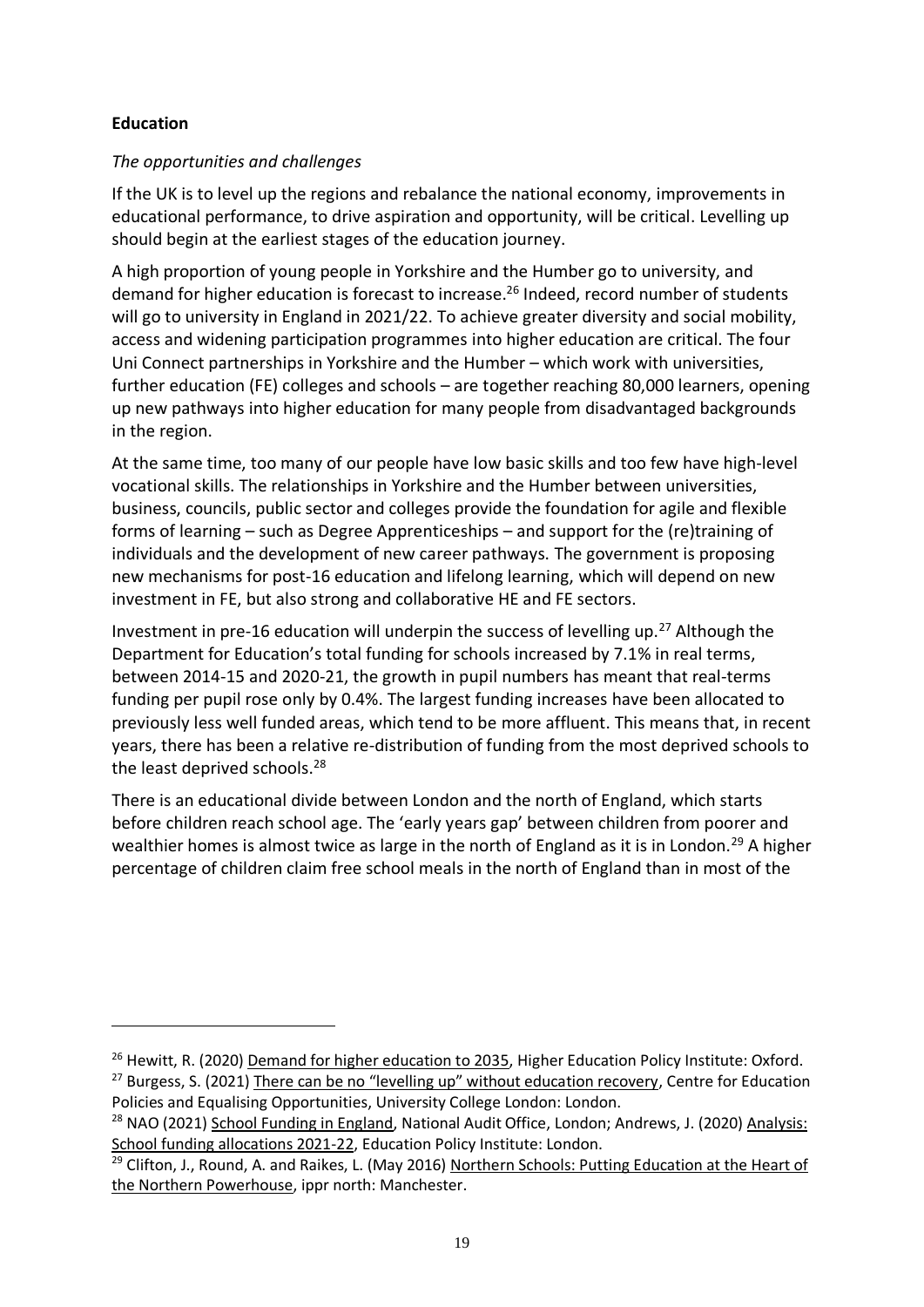south.<sup>30</sup> And London pupils on free school meals are more likely to participate in higher education than pupils in the north, and more likely to do so than the national average.<sup>31</sup>

More broadly, children's social care and special educational needs support is critical to the life chances and opportunities for many children in Yorkshire and the Humber. These services have been stretched due to increased demand for mental health and well-being support during the pandemic. COVID has also impacted upon the educational attainment and experience of children of all ages due to prolonged periods of pupil and staff isolation and absence. The work of councils, universities and local partners in Yorkshire and the Humber, through the implementation of projects, such as graduate mentor schemes, has provided a vital continuum of education and learning for children. <sup>32</sup> Demand for this support is likely to continue, and will require new investment.

### *What can local agencies and higher education do?*

- Strengthen collaboration to remove barriers to learning and continue to widen access and participation to further and higher education.
- Work collaboratively and with partners to expand tutoring and catch-up support for pupils and students who have fallen behind in their educational studies and learning.

- Support an expansion of Opportunity Areas in Yorkshire and the Humber, building on and learning from existing good practice.
- Provide new funding for the educational catch-up and mentoring programmes in the region.
- Implement findings and recommendations from the Department for Education's Local Areas Working Project that should deliver a stronger place-sensitive approach to policy, strategy and funding, and encourage greater local autonomy and coproduction of new ideas and initiatives between national government and local partners.
- Ensure that funding for education and development should be seen as an investment in Green Book terms.

<sup>&</sup>lt;sup>30</sup> Schraer, R. (2018) 'Is there a north-south divide in England's schools?', 31 March, BBC News: <https://www.bbc.co.uk/news/education-43544255>

 $31$  Bircham, E. and Lewis, H. (2020) 'Educating The North: The Attainment Gap, The Ofqual Algorithm and The Graduate Brain-Drain', 15 August:

[https://www.theoxfordblue.co.uk/2020/08/15/educating-the-north-the-attainment-gap-the-ofqual](https://www.theoxfordblue.co.uk/2020/08/15/educating-the-north-the-attainment-gap-the-ofqual-algorithm-and-the-graduate-brain-drain/)[algorithm-and-the-graduate-brain-drain/](https://www.theoxfordblue.co.uk/2020/08/15/educating-the-north-the-attainment-gap-the-ofqual-algorithm-and-the-graduate-brain-drain/)

 $32$  See, for example, the GROW mentoring programme in South Yorkshire: [https://blogs.shu.ac.uk/grow/?doing\\_wp\\_cron=1629473226.9506409168243408203125](https://blogs.shu.ac.uk/grow/?doing_wp_cron=1629473226.9506409168243408203125)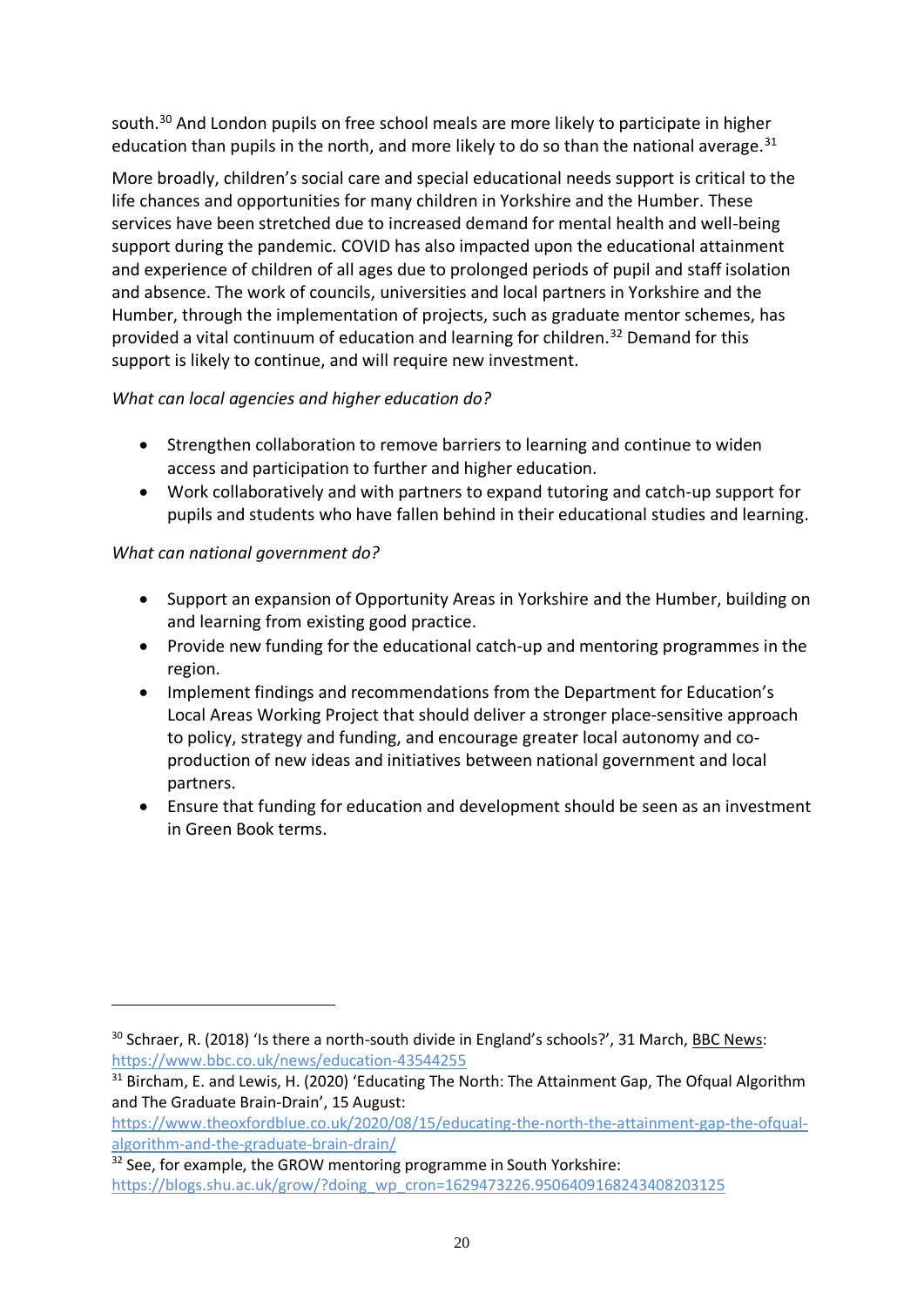#### <span id="page-20-0"></span>**Climate change and environment**

#### *The opportunities and challenges*

Climate change is inextricably linked to all other priority areas for action, and the demand for urgent action now is growing.<sup>33</sup> Climate change touches upon every aspect of our lives, and it should guide our knowledge and understanding of, and plans for, the regional economy and the future vision for Yorkshire and the Humber.

There are significant and specific implications from climate change for Yorkshire and the Humber, with multiple flood impacts and threats on businesses and communities, and disruptions to transport and other infrastructure. Many areas at high flood risk also have high levels of deprivation and climate change is expected to exacerbate health inequalities.<sup>34</sup> As such, a renewed focus on climate resilience and adaptation is critical in our region.

Many local areas in Yorkshire and the Humber have introduced strategies and plans to address the issues arising from climate change. The Yorkshire Leaders Board has adopted an ambition to be overall net carbon zero by 2038, with significant progress by 2030. The nature of collaboration and partnership in the region means that sub-regional and local initiatives can be integrated and aligned with each other under a coherent and deliverable plan that benefits and make sense for all, with clear and achievable short- and long-term actions. The Yorkshire & Humber Climate Commission, chaired by the Chief Executive of Yorkshire Water, and with strong local government and university engagement, will act as the vehicle to prepare a new regional climate change action plan ahead of COP26 in Glasgow.<sup>35</sup>

Investing in new green jobs will contribute towards the UK meeting its net-zero carbon emissions target for 2050, and will also support the levelling-up agenda, creating work in the near term and setting the groundwork for sustainable and resilient longer-term economic growth.<sup>36</sup> Investment in offshore wind in the region has been significant. In August, it was announced that over 1,340 jobs will be created and safeguarded across the Humber. Offshore wind manufacturers Siemens Gamesa and GRI Renewable Industries will receive funding from the government's £160 million Offshore Wind Manufacturing Investment Support scheme, to further develop manufacturing facilities in the Humber.<sup>37</sup> The

<sup>&</sup>lt;sup>33</sup> IPCC (2021) Sixth Assessment Report, Inter-governmental Panel on Climate Change: <https://www.ipcc.ch/assessment-report/ar6/>

<sup>&</sup>lt;sup>34</sup> Climate UK (2012) A Summary of Climate Change Risks for Yorkshire and Humber, Your Climate Yorkshire and Humber: Wakefield.

<sup>35</sup> <https://yorksandhumberclimate.org.uk/>

<sup>&</sup>lt;sup>36</sup> Unsworth, S., Andres, P., Cecchinato, G., Mealy, P., Taylor C. and Valero, A. (2020) Jobs for a strong and sustainable recovery from Covid-19, Centre for Economic Performance/Grantham Research Institute on Climate Change and the Environment, London School of Economics: London.

<sup>&</sup>lt;sup>37</sup> MH (2021) 'Wind of Change for the Humber Region', Marketing Humber, 10 August: [https://www.marketinghumber.com/news-events/news/investment/wind-of-change-for-the](https://www.marketinghumber.com/news-events/news/investment/wind-of-change-for-the-humber-region/)[humber-region/](https://www.marketinghumber.com/news-events/news/investment/wind-of-change-for-the-humber-region/)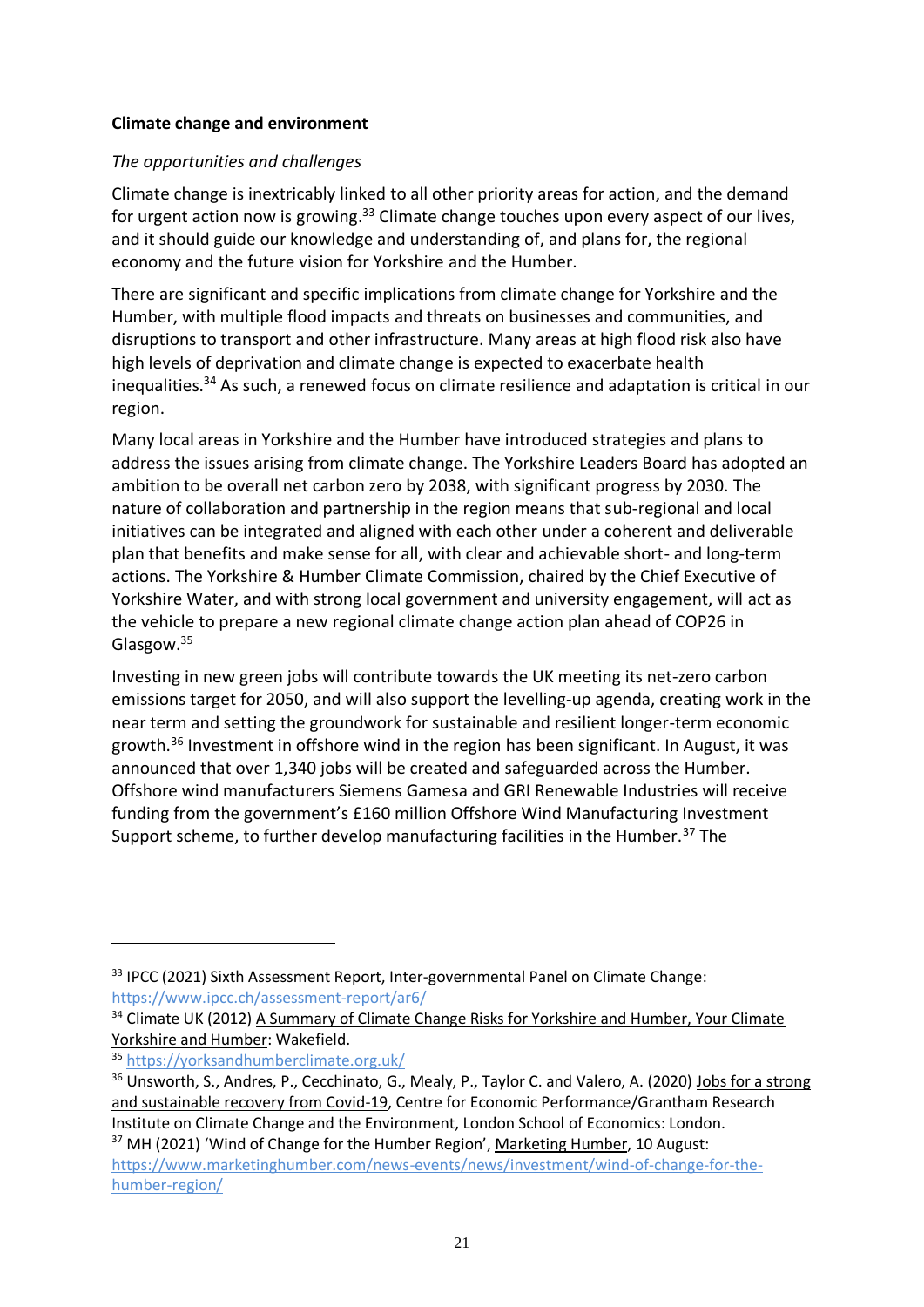government's new Hydrogen Strategy also earmarks a key role for East Yorkshire and the Humber in hosting new storage facilities.<sup>38</sup>

Amidst the environmental crisis, there are major employment opportunities, and a chance to reimagine our economy. In the next two years, as part of a national programme to fasttrack investment in green infrastructure, 58,000 new jobs could be directly created in Yorkshire and the Humber, with thousands more new jobs in supply chains.<sup>39</sup>

However, 360,000 jobs – 15% of all jobs in Yorkshire and the Humber – are in sectors that have high or very high emissions, and these jobs are most likely to be affected by the move towards a net zero carbon economy.<sup>40</sup> The region's significant research and innovation assets, in our universities and elsewhere, can support the transition to a greener economy, and bring local communities and businesses on the journey to net zero. Universities can also help solve the complex challenge of how we will meet our energy, housing, transportation needs in a just, fair and affordable way. Working with business, further education, and other parts of the education system, councils and universities have a key role in ensuring that we have the skills and training available in the region to access new green jobs and to help individuals and industries transition to a net zero economy.

### *What can local agencies and higher education do?*

- Work to ensure full and active community and business involvement in the climate change and sustainability agenda.
- Support the preparation of the Yorkshire & Humber Regional Climate Action Plan, with short, medium and long term actions and opportunities in the form of a deliverable work programme for the region.
- Train people with the appropriate skills to implement carbon reduction technologies.
- Work with partners to make the case to business and government to bring new green investments in Yorkshire and the Humber.

- Commit to investing in regional and sub-regional initiatives that can help deliver national net zero targets, especially in regions where decarbonisation is uneven or challenging.
- Incentivise greener living, education, working and business practices and industry standards.
- Adjust national planning and building policy so all new buildings adhere to strict sustainability and climate neutrality standards.

<sup>&</sup>lt;sup>38</sup> BEIS (2021) UK Hydrogen Strategy, Department for Business, Energy and Industrial Strategy: London.

<sup>&</sup>lt;sup>39</sup> TUC (2020) Voice and Place: How to plan fair and successful paths to net zero emissions, Trades Union Congress: London.

<sup>&</sup>lt;sup>40</sup> Diski, R., Chapman, A. and Kumar, C. (2021) Powering the Just transition: Putting workers and unions at the centre of industrial change in Yorkshire and the Humber, New Economics Foundation: London.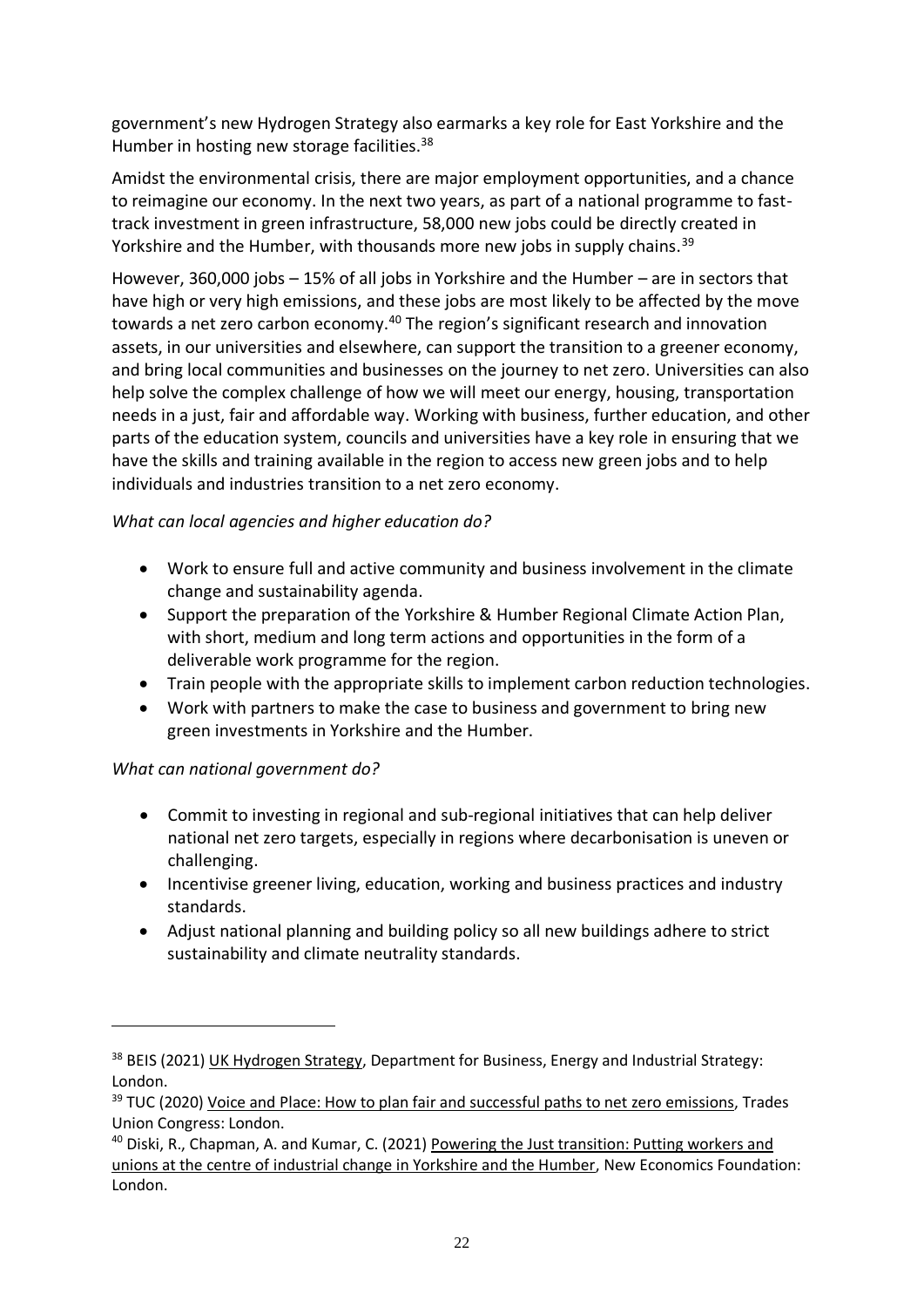#### <span id="page-22-0"></span>**Health and wellbeing**

#### *The opportunities and challenges*

Life expectancy in Yorkshire and the Humber is significantly lower than the national average in England. Absence from work due to sickness is also greater, and mortality rates are uniformly higher.<sup>41</sup> The 2021 Annual Report by England's Chief Medical Officer lays out the scale of the health challenges facing coastal communities in Yorkshire and the Humber, and calls for national action to support local interventions to tackle health inequalities and low life expectancy.<sup>42</sup>

The north of England's economy has been hit hardest during COVID-19, with inequalities between the north and the rest of the country exacerbated. The Northern Health Science Alliance estimates that the economic cost of increased mortality in the north of England during the pandemic stood at £6.86 billion, and the decline in mental health due to the pandemic will cost £5 billion a year. $43$  Even before COVID, 30% of the gap in productivity between the north of England and elsewhere in England was due to ill health.<sup>44</sup> Addressing the causes and consequences of poor health, including issues relating to discrimination, should form a central tenet of the levelling up programme. We support measures that will see the health and care sector nationally, locally and regionally encouraged and enabled to take a more proactive role, and deploy its significant resources, in support of creating longterm sustainable growth and prosperity.

Yorkshire and the Humber has a huge array of health assets and anchor institutions that represent a critical mass in terms of economic geographies, innovation and infrastructure. The region has exceptionally strong clusters of health-based industry and research. Over a fifth of the total digital health jobs across England and Wales are based in Leeds alone.<sup>45</sup> There over 670 life sciences companies in the region and around 500 of these are in medtech – more than Oxford and Cambridge combined (350).<sup>46</sup> It has been evident during the pandemic that these assets are strengthening innovations in patient health care and contributing towards the development of new products and processes in other sectors of the economy. Health-based research, such as that co-ordinated by the Yorkshire and Humber Applied Research Collaboration, funded by the National Institute for Health Research, is catalysing world leading, applied health and social care studies, to advance

<sup>&</sup>lt;sup>41</sup> Stubbs, R., Husbands, C. and Dickson, N. (2020) Levelling Up Yorkshire and Humber: health as the new wealth post-COVID, Yorkshire & Humber Academic Health Science Network, NHS Confederation and Yorkshire Universities, Sheffield.

<sup>&</sup>lt;sup>42</sup> DHSC (2021) Chief Medical Officer's Annual Report 2021: health in coastal communities, Department for Health and Social Care: London.

<sup>&</sup>lt;sup>43</sup> NHSA (2020) Covid-19 and the Northern Powerhouse: Tackling inequalities for UK health and productivity, Northern Health Science Alliance: Newcastle.

<sup>44</sup> Bambra, Munford, Brown, et al. (2018), Health for Wealth: Building a Healthier Northern Powerhouse for UK Productivity, Northern Health Sciences Alliance: Newcastle.

<sup>45</sup> Leeds Inclusive Growth Strategy 2018-2023 (Leeds City Council) [\(http://www.leedsgrowthstrategy.co.uk/\)](http://www.leedsgrowthstrategy.co.uk/).

<sup>46</sup> Walker-Harrison, C., (2018) Benchmarking the Life Sciences Sector in the UK (Smart Specialisation Hub): [\(http://smartspecialisationhub.org/publications/life-sciences/\)](http://smartspecialisationhub.org/publications/life-sciences/).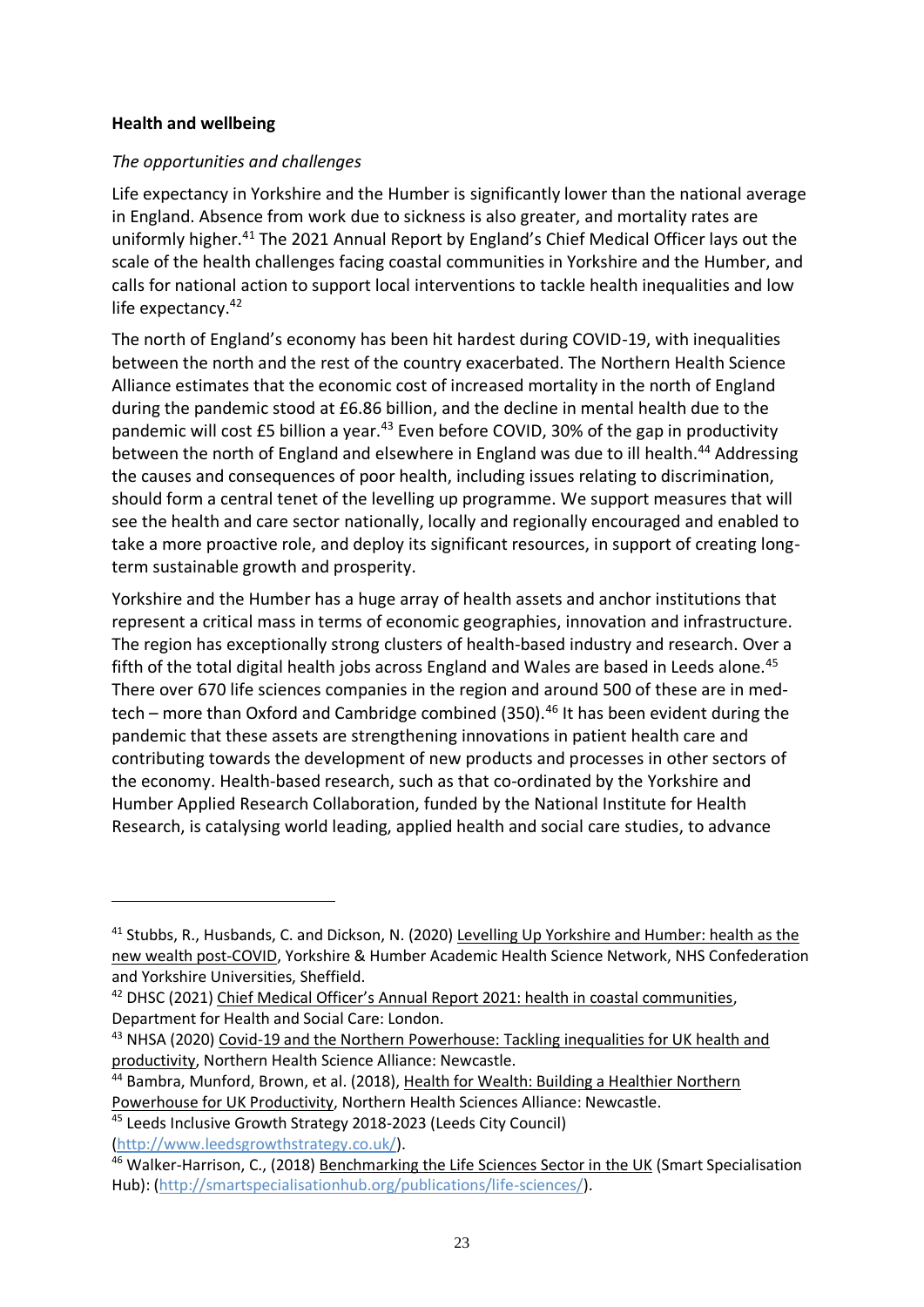knowledge and support change in strategic areas that are meeting to local clinical and population health needs. 47

The creation of statutory integrated care systems (ICS) across England means that population health will become more prominent, as will partnerships with local government, universities and others, as well as the increased adoption and use of digital and data.<sup>48</sup> We are fortunate in Yorkshire and the Humber to benefit from ICSs that have been at the forefront of leading the development of integrated and place-based systems for health and care, and we expect these networks to grow in significance over time.<sup>49</sup>

### *What can local agencies and higher education do?*

- Align strategies (including greater integration of economic strategies to health) to deliver more inclusive growth, with a focus on addressing health inequalities, and stronger joint analysis and foresight.
- Support jointly-funded posts, secondments or exchanges to enable better knowledge transfer between sectors.

### *What can national government do?*

- Empower local leaders with the tools and capacity support to improve health outcomes.
- Include health as an outcome in all economic development policies and funding bid criteria.
- Increase health research and innovation spending in Yorkshire and the Humber.

### <span id="page-23-0"></span>**Economic, social, and digital infrastructure**

### *The opportunities and challenges*

For too long, there has been insufficient transport infrastructure investment within Yorkshire and the Humber. This reflects a wider uneven geography of infrastructure investment in the UK.<sup>50</sup>, which hinders connectivity and access to jobs and markets within different places in the region, and between Yorkshire and the Humber and other parts of the country. Situated at the heart of the UK, Yorkshire and the Humber is in an ideal position to access markets across the country and act as a 'bridge' between east and west. Much more could be achieved for the national economy by this locational advantage if transport infrastructure within the region and from Yorkshire to elsewhere in the north of England were improved significantly.<sup>51</sup>

<sup>47</sup> <https://arc-yh.nihr.ac.uk/>

<sup>48</sup> NHS England (2021) Legislating for Integrated Care Systems: five recommendations to Government and Parliament, NHS England: London.

<sup>&</sup>lt;sup>49</sup> NHSC (2020) Integrating care: Next steps to building strong and effective integrated care systems across England, NHS Confederation: London.

<sup>&</sup>lt;sup>50</sup> Raikes, L. (2019) Transport investment in the Northern Powerhouse: 2019 Update, Ippr North: Manchester.

<sup>&</sup>lt;sup>51</sup> TfN (2021) Northern Powerhouse Rail: Transport for the North's advice to government on the Northern Powerhouse Rail Network, Transport for the North: Manchester.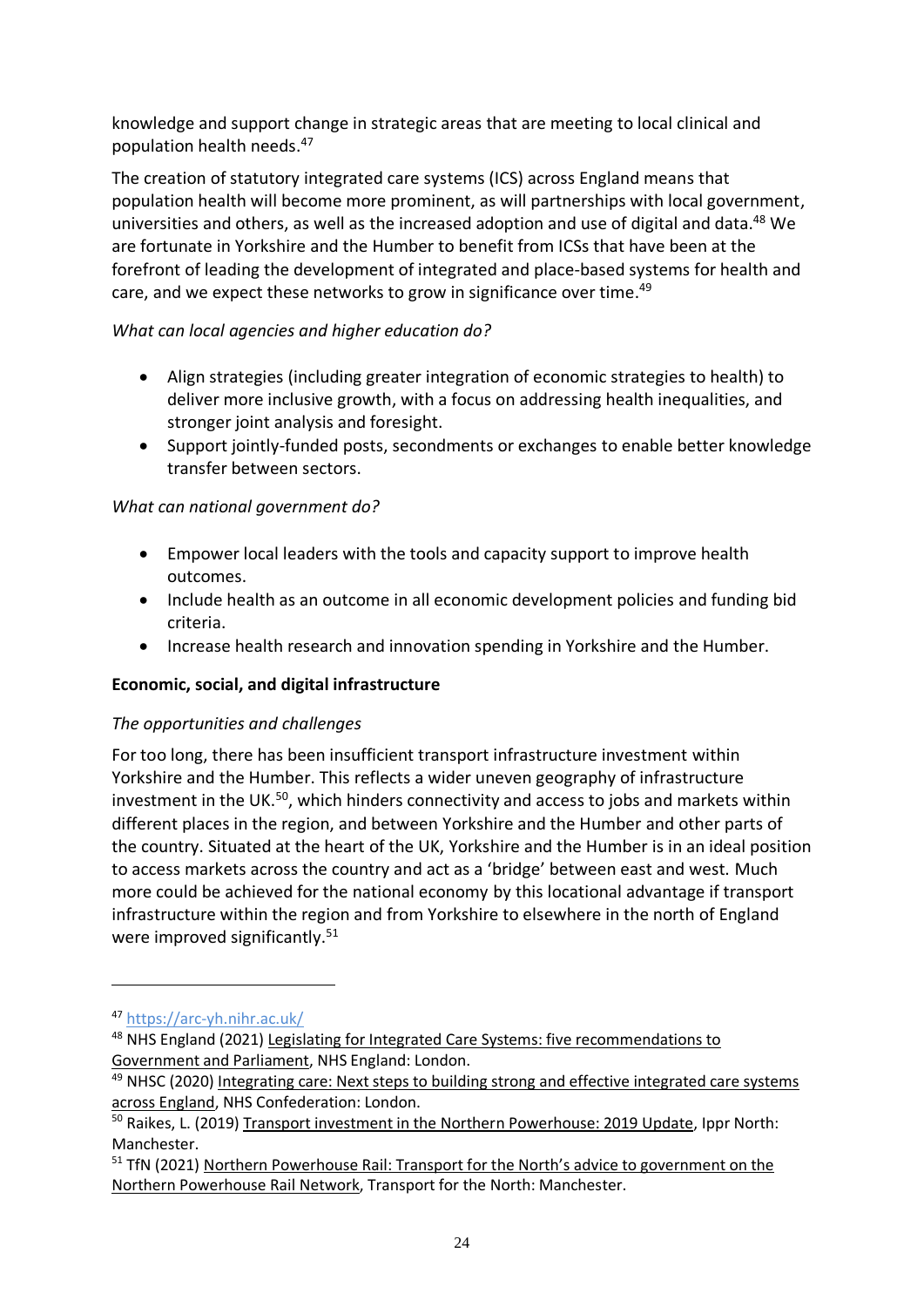There has been a legacy of insufficient numbers of jobs being located in particular areas in the region. Jobs that are accessible to those with lower skills have tended to be in those places where it has been difficult to travel to by public transport. These issues are endemic within some city regions, but they are also acute within rural and other parts of Yorkshire and the Humber. Local transport projects can better connect people to employment centres, but public transport infrastructure requires ongoing financial support and a shift in the way transport is governed: ideally increased regulation and strategic oversight by local and regional government.<sup>52</sup>

Social infrastructure also has a major contribution to improving economic and social outcomes, and it is pivotal to increasing civic engagement and vitality.<sup>53</sup> Connecting and investing in local public services will strengthen the basis of social infrastructure and in turn support the levelling up agenda. $54$ 

Yorkshire and the Humber has existing physical assets, which, with further support and investment, could increase their contributions towards the national economy. While parts of the region are optimistic about remote working opportunities, and we have seen a migration of people to the coast from cities, we need to be aware of the digital divide in skills and access to digital technology.<sup>55</sup> The North Yorkshire Rural Commission has called for digital connectivity to be considered a fundamental basic right.<sup>56</sup> At the same time, whilst the future organisation of work will embrace more hybrid arrangements, large urban areas, including those in the region, are expected to drive recovery and growth.<sup>57</sup>

*What can local agencies and higher education do?*

- Introduce measures to encourage more diverse and skilled talent to work in social infrastructure services, e.g. social care, local government and higher education.
- Use local and regional assets and technologies, and test and adopt small scale interventions to widen access and participation in the digital economy.

<sup>52</sup> Crisp, R., Ferrari, E., Gore, T., Green, S., McCarthy, L., Rae, A., Reeve K. and Stevens, M. (2018) Tackling transport-related barriers to employment in low-income neighbourhoods, Joseph Rowntree Foundation: York.

<sup>&</sup>lt;sup>53</sup> Lewer, Dan, and Jo Bibby (2021) 'Cuts to Local Government Funding and Stalling Life Expectancy', The Lancet Public Health[: https://doi.org/10.1016/S2468-2667\(21\)00136-5](https://doi.org/10.1016/S2468-2667(21)00136-5)

<sup>&</sup>lt;sup>54</sup> Kelsey, T. (2021) Levelling up after Covid: the value of social infrastructure, Bennett Institute for Public Policy, University of Cambridge: [https://www.bennettinstitute.cam.ac.uk/events/value-social](https://www.bennettinstitute.cam.ac.uk/events/value-social-infrastructure/)[infrastructure/](https://www.bennettinstitute.cam.ac.uk/events/value-social-infrastructure/)

<sup>&</sup>lt;sup>55</sup> Jeffrey, S. (2021) Exploring the successes and challenges of the UK's digital infrastructure, Centre for Cities: London.

<sup>56</sup> Rural Commission (2021) Rural North Yorkshire: The way forward:

[https://www.northyorks.gov.uk/sites/default/files/fileroot/About%20the%20council/Rural%20Com](https://www.northyorks.gov.uk/sites/default/files/fileroot/About%20the%20council/Rural%20Commission%20Executive%20Summary.pdf) [mission%20Executive%20Summary.pdf](https://www.northyorks.gov.uk/sites/default/files/fileroot/About%20the%20council/Rural%20Commission%20Executive%20Summary.pdf)

<sup>&</sup>lt;sup>57</sup> Enekel, K. (2021) 'Why cities will be our main job creators post-Covid', Centre for Cities: <https://www.centreforcities.org/future-of-cities/>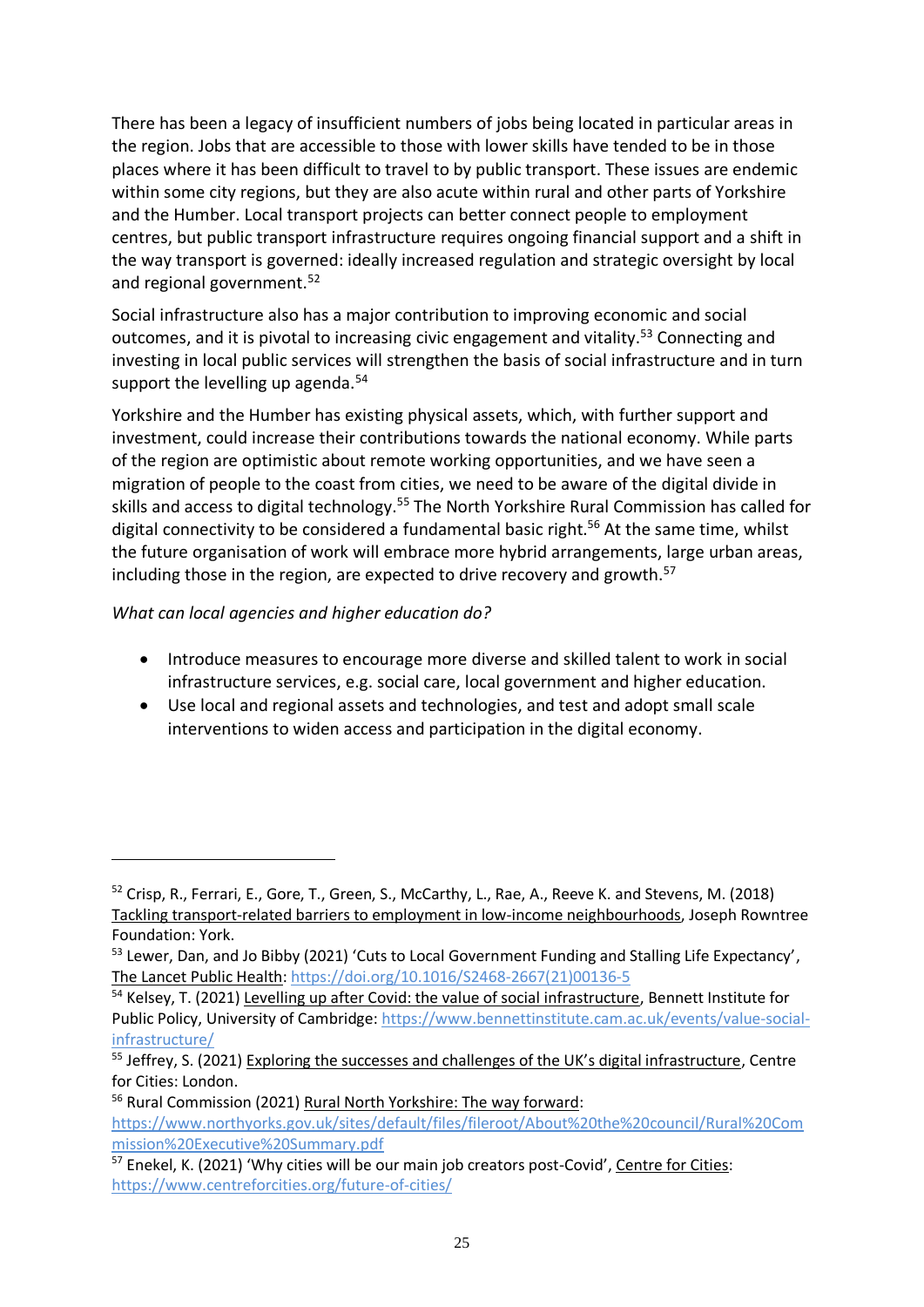• Benchmark all internal and external infrastructure proposals and projects against net zero commitments, likely impacts on biodiversity and future projections of climate change.<sup>58</sup>

### *What can national government do?*

- Support devolved regions and local authorities to develop and maintain integrated transport systems that are suited to travel to work geographies, e.g. bus franchising.
- Accept the advice submitted by Transport for North on Northern Powerhouse Rail.
- Recognise social infrastructure as a key driver of prosperity and a means of addressing inequalities.
- Feature Yorkshire and the Humber at the earliest stage within a national full fibre rollout programme, and also for enhanced 5G connectivity and bandwidth.

### <span id="page-25-0"></span>**Housing**

### *The opportunities and challenges*

A disproportionate amount of government funding for housing is given to the UK's most affluent areas.<sup>59</sup> 80% of Homes England funding goes to the least affordable – and often most affluent – areas of the country, which represent only about 43% of the population.<sup>60</sup> Research has shown that two-thirds of the top 10% of the highest performing housing delivery authorities are based in the north of England. $61$ 

The L&G Rebuilding Britain Index finds that jobs and homes are the two factors most likely to improve people's quality of life, with investment in these areas falling significantly short in recent years. The relative importance of jobs and homes depends very much on where you live.<sup>62</sup> In Yorkshire and the Humber, there is a diverse and highly unequal housing market, with a lack of affordable and good quality condition housing (to rent and to buy) in certain parts of the region.

Wider and more accessible social and community housing is needed. In North Yorkshire, for example, the proliferation of second homes in rural areas has contributed towards the migration of young people out of the county due to the cost of living, exacerbated by a lack of access to employment opportunities and infrastructure. Observers have defined this as a 'lost generation.'<sup>63</sup>

Housing connects to broader issues: existing housing stock can contribute to net zero targets through housing retrofits. Building sufficient new homes in the right places and

<https://www.legalandgeneralgroup.com/media/18445/rebuilding-britain-index-150421.pdf>

<sup>&</sup>lt;sup>58</sup> Environmental Audit Committee (2021) Growing back better: putting nature and net zero at the heart of the economic recovery Volume 1, House of Commons: London.

<sup>&</sup>lt;sup>59</sup> Eichler, W. (2020) 'Homes England funding rule undermines 'levelling-up agenda', LocalGov: <https://www.localgov.co.uk/Homes-England-funding-rule-undermines-levelling-up-agenda/51338>

<sup>&</sup>lt;sup>60</sup> UK2070 (2020) A New Deal for Levelling Up the United Kingdom, UK 2070 Commission.

<sup>&</sup>lt;sup>61</sup> NHC (2021) The Northern Housing Monitor 2021, Northern Housing Consortium: Sunderland.  $62$  L&G (2021) Rebuilding Britain Index: Levelling up local communities, Legal and General:

<sup>&</sup>lt;sup>63</sup> Burn, C. (2021) 'Five new homes for every parish plan to tackle North Yorkshire's housing crisis', Yorkshire Post: [https://www.yorkshirepost.co.uk/news/politics/five-new-homes-for-every-parish](https://www.yorkshirepost.co.uk/news/politics/five-new-homes-for-every-parish-plan-to-tackle-north-yorkshires-housing-crisis-3298461)[plan-to-tackle-north-yorkshires-housing-crisis-3298461](https://www.yorkshirepost.co.uk/news/politics/five-new-homes-for-every-parish-plan-to-tackle-north-yorkshires-housing-crisis-3298461)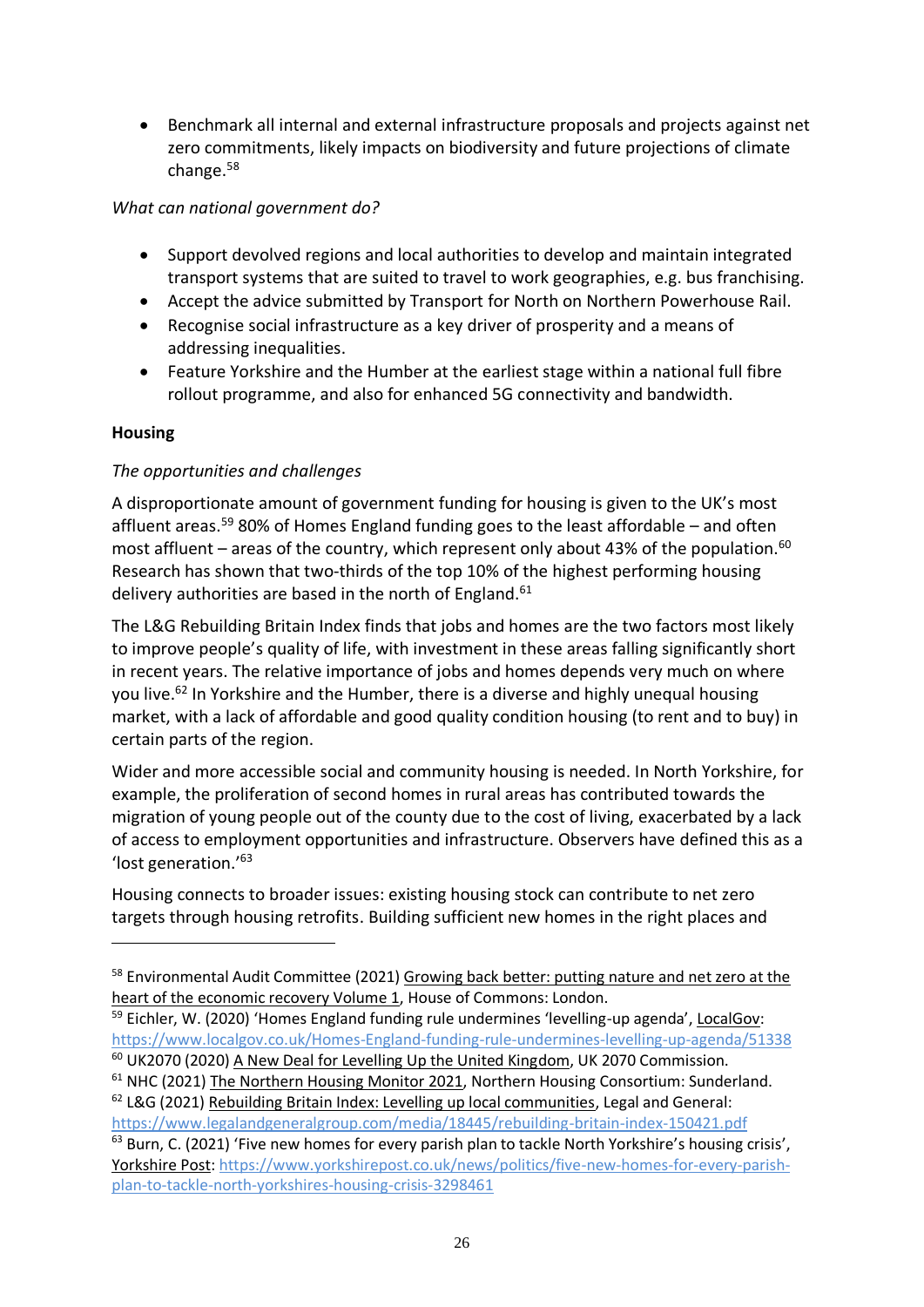ensuring connections to wider social and transport infrastructure assets will help to market Yorkshire and the Humber as an attractive place to live, work and study.

### *What can local agencies and higher education do?*

- Promote and encourage new housing, especially affordable and carbon neutral dwellings.
- Commission joint research into the housing challenges facing the region, in particular the relationship between the affordability, location and condition of housing.

- Provide sufficient new financial flexibilities to local authorities to build new homes of all tenures through local rent setting, flexible grant support, delivery vehicles and housing revenue accounts.
- Provide funding for retrofitting of older and substandard housing.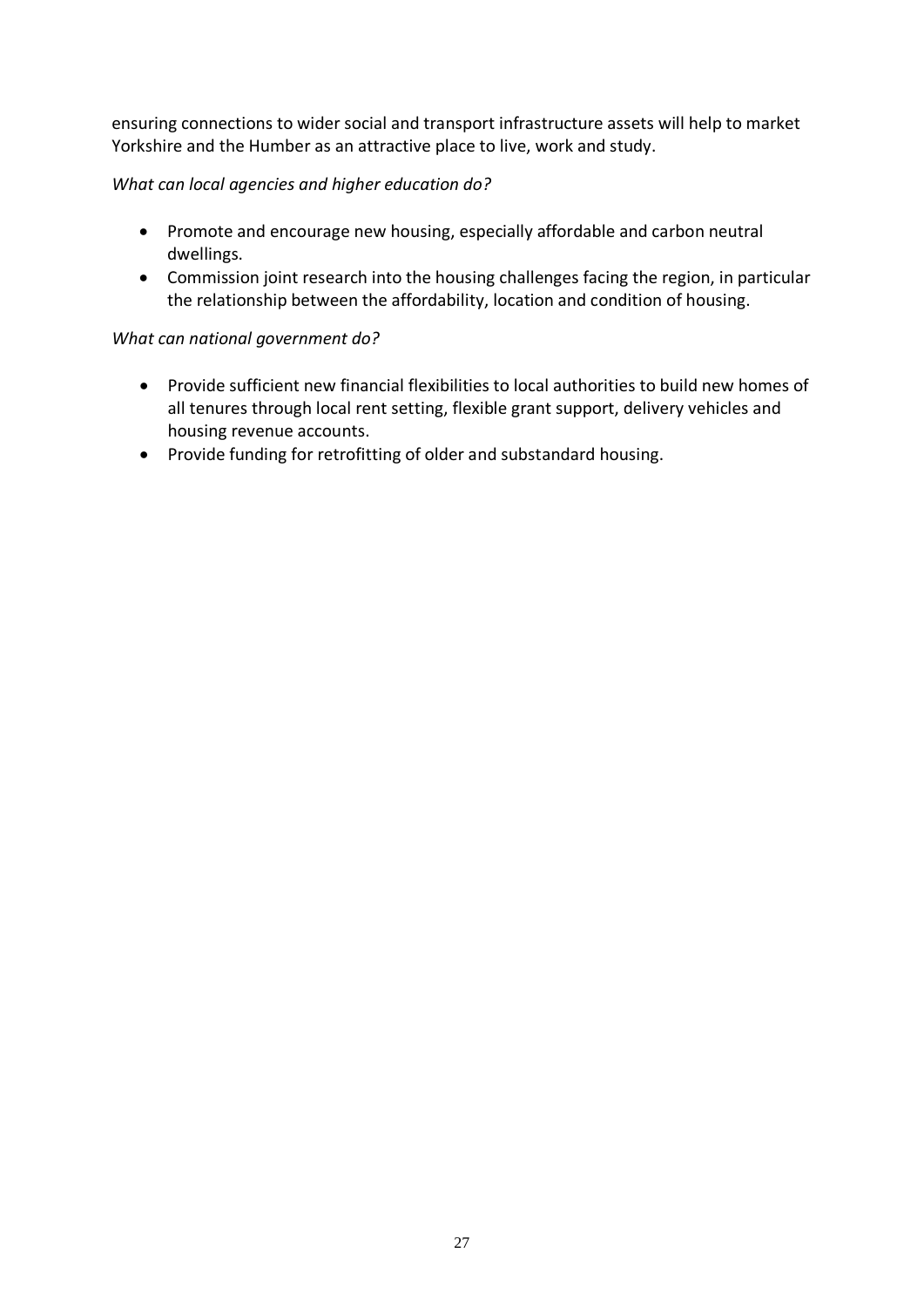# <span id="page-27-0"></span>**6. A systems approach to levelling up**

The scale of the challenge requires new and innovative thinking when considering the basis and components of levelling up, and what this means in practice in Yorkshire and the Humber as we seek a **more prosperous, greener, healthier and inclusive region**. The solution(s) to addressing the complex and multi-faceted issues of **tackling long-standing local and regional inequalities and addressing challenges faced by 'left behind' places**, requires different analytical tools to inform policy choices and guide project and programme development and implementation.

The interaction between different policy themes and actions is key when determining specific policy choices. Policy and economics do not act in silos and isolation. The commitment to create a specified number of jobs, construct a certain number of houses or build specific infrastructure, etc. has a measurable tangible policy outcome, but also broader impacts.

We do not just create jobs for its own sake, though studies have clearly demonstrated the singular benefits of simply being in work. Jobs are created because of the spillover effects: the improvements in health and wellbeing or the reductions in poverty and inequality. These can be measured in simple economic terms, although this misses much of the ambition of the policy. An increase in income leads to an increase in local spending power, benefiting local businesses, which in turn may hire more workers to support their activities. This relies, of course, on some heavy assumptions:

- 1. The created job produces additional income.
- 2. The additional income is spent locally.
- 3. Local businesses invest in labour rather than automation or mechanisation.

It is equally easy to argue a counter to the benefits of place-based job creation. For example, local job creation instead could lead to an increase in inequality. Here, increased incomes translate into increases in house prices and land values. Equally this relies on our assumptions to do some heavy lifting. Here we assume that:

- 1. The created jobs produce additional income.
- 2. This additional income is enough to attract workers into the region.
- 3. This increased income and increased worker supply leads to increased demand for local housing stock.

The outcome of this particular policy is intertwined within the system in which it is implemented. An assessment of the impact of the policy and its effects on the region can only be garnered when considering the impact of the policy on the system as a whole. Adopting a systems perspective on levelling up allows us to view the impact of policies, and in cases where dual (or several) polices are implemented simultaneously, a systems view can see interactions and outcomes.

We would be keen to discuss with government how a systems approach could be developed and implemented for the levelling up programme in Yorkshire and the Humber.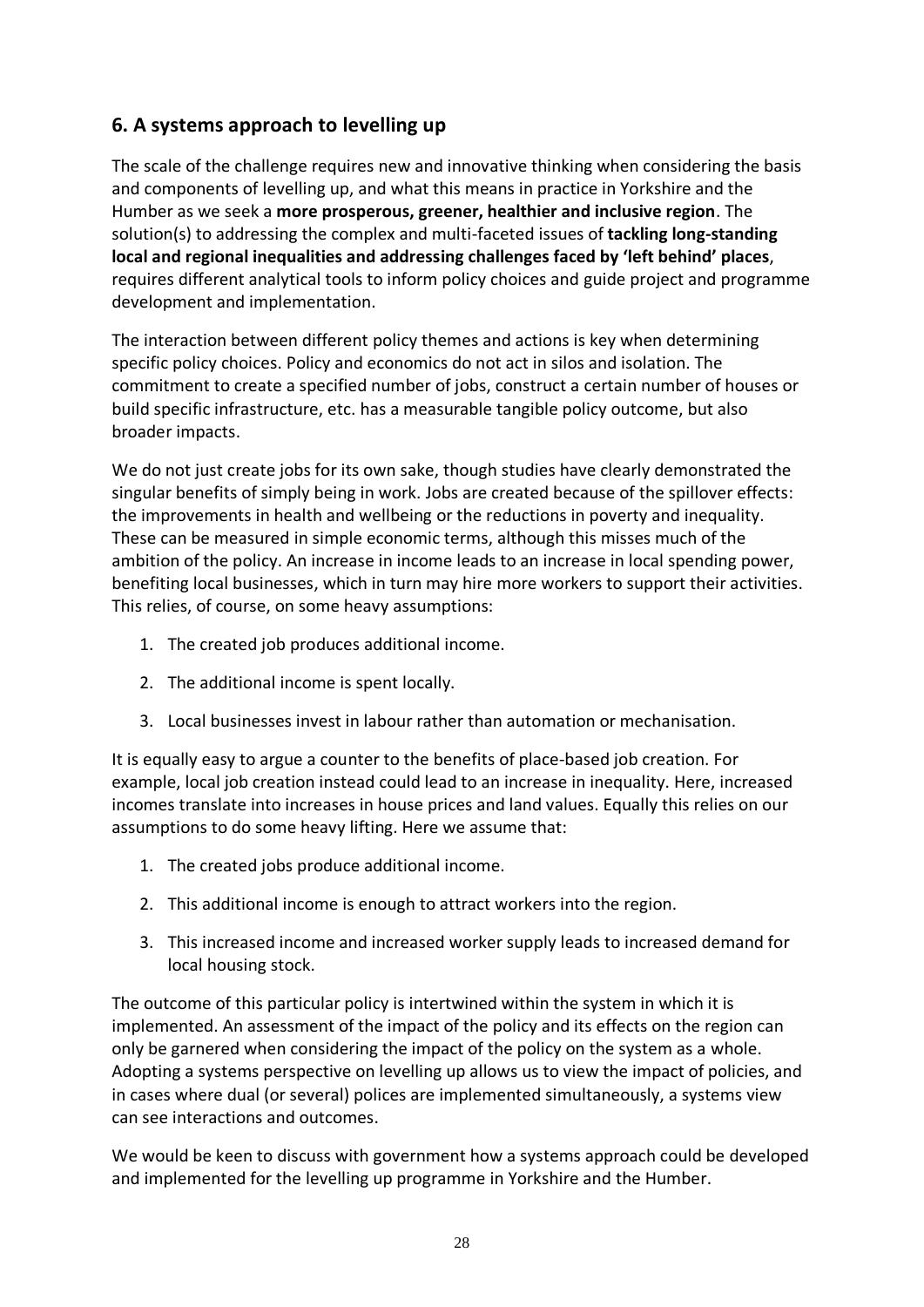# <span id="page-28-0"></span>**7. Measures of success – towards a Yorkshire Vitality Index**

Measuring the impact of interventions in the levelling up agenda will be critical, not least when taxpayer money is involved, and when there are competing demands on the public purse. Inevitably, the government will use indicators to benchmark performance, and different contributions are being made to the debate on how best to measure success.<sup>64</sup>

In taking the analysis and proposed actions in this report forward, we plan to undertake a detailed exercise to develop a Yorkshire Vitality Index. We wish to build on a systems approach to frame an understanding of progression that will reflect the relationships between different policy areas, and to provide a mechanism to drive and measure development over the long-term. We intend to use our research and analysis capabilities, and policy implementation expertise, to prepare the Index. We would welcome the opportunity to work with government to develop these ideas.

 $64$  For example, Onward has commissioned a programme to examine how levelling up could work in practice, and how to measure success. Others, such as Rachel Wolf, have spoken about the importance of particular 'tests', whilst the Legatum Institute has produced a 'UK Prosperity Index'.